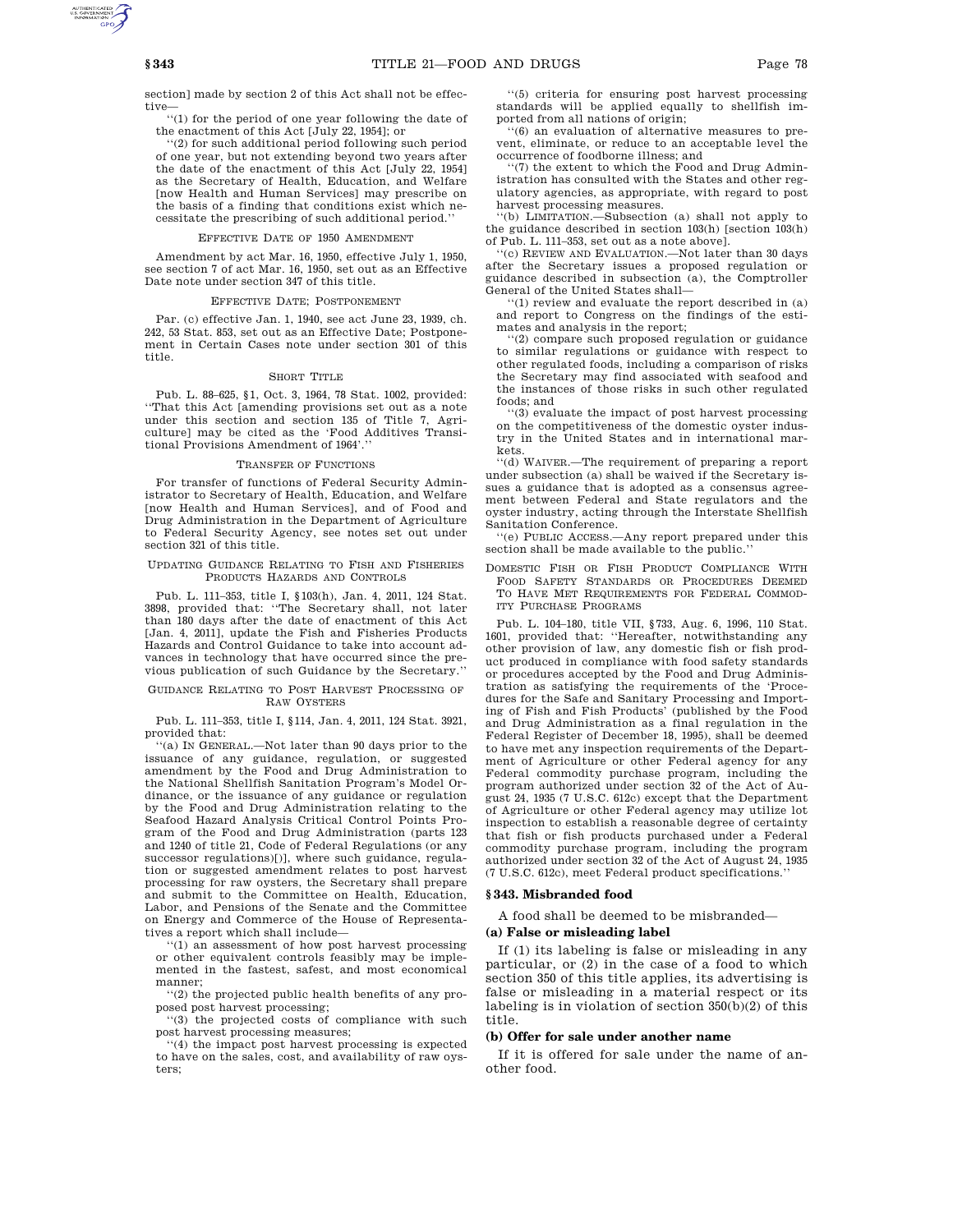# **(c) Imitation of another food**

If it is an imitation of another food, unless its label bears, in type of uniform size and prominence, the word ''imitation'' and, immediately thereafter, the name of the food imitated.

# **(d) Misleading container**

If its container is so made, formed, or filled as to be misleading.

# **(e) Package form**

If in package form unless it bears a label containing (1) the name and place of business of the manufacturer, packer, or distributor; and (2) an accurate statement of the quantity of the contents in terms of weight, measure, or numerical count, except that under clause (2) of this paragraph reasonable variations shall be permitted, and exemptions as to small packages shall be established, by regulations prescribed by the Secretary.

#### **(f) Prominence of information on label**

If any word, statement, or other information required by or under authority of this chapter to appear on the label or labeling is not prominently placed thereon with such conspicuousness (as compared with other words, statements, designs, or devices, in the labeling) and in such terms as to render it likely to be read and understood by the ordinary individual under customary conditions of purchase and use.

# **(g) Representation as to definition and standard of identity**

If it purports to be or is represented as a food for which a definition and standard of identity has been prescribed by regulations as provided by section 341 of this title, unless (1) it conforms to such definition and standard, and (2) its label bears the name of the food specified in the definition and standard, and, insofar as may be required by such regulations, the common names of optional ingredients (other than spices, flavoring, and coloring) present in such food.

# **(h) Representation as to standards of quality and fill of container**

If it purports to be or is represented as—

(1) a food for which a standard of quality has been prescribed by regulations as provided by section 341 of this title, and its quality falls below such standard, unless its label bears, in such manner and form as such regulations specify, a statement that it falls below such standard;

(2) a food for which a standard or standards of fill of container have been prescribed by regulations as provided by section 341 of this title, and it falls below the standard of fill of container applicable thereto, unless its label bears, in such manner and form as such regulations specify, a statement that it falls below such standard; or

(3) a food that is pasteurized unless—

(A) such food has been subjected to a safe process or treatment that is prescribed as pasteurization for such food in a regulation promulgated under this chapter; or

(B)(i) such food has been subjected to a safe process or treatment that—

(I) is reasonably certain to achieve destruction or elimination in the food of the most resistant microorganisms of public health significance that are likely to occur in the food;

(II) is at least as protective of the public health as a process or treatment described in subparagraph (A);

(III) is effective for a period that is at least as long as the shelf life of the food when stored under normal and moderate abuse conditions; and

(IV) is the subject of a notification to the Secretary, including effectiveness data regarding the process or treatment; and

(ii) at least 120 days have passed after the date of receipt of such notification by the Secretary without the Secretary making a determination that the process or treatment involved has not been shown to meet the requirements of subclauses (I) through (III) of clause (i).

For purposes of paragraph (3), a determination by the Secretary that a process or treatment has not been shown to meet the requirements of subclauses (I) through (III) of subparagraph (B)(i) shall constitute final agency action under such subclauses.

# **(i) Label where no representation as to definition and standard of identity**

Unless its label bears (1) the common or usual name of the food, if any there be, and (2) in case it is fabricated from two or more ingredients, the common or usual name of each such ingredient and if the food purports to be a beverage containing vegetable or fruit juice, a statement with appropriate prominence on the information panel of the total percentage of such fruit or vegetable juice contained in the food; except that spices, flavorings, and colors not required to be certified under section  $379e(c)$  of this title<sup>1</sup> unless sold as spices, flavorings, or such colors, may be designated as spices, flavorings, and colorings without naming each. To the extent that compliance with the requirements of clause (2) of this paragraph is impracticable, or results in deception or unfair competition, exemptions shall be established by regulations promulgated by the Secretary.

### **(j) Representation for special dietary use**

If it purports to be or is represented for special dietary uses, unless its label bears such information concerning its vitamin, mineral, and other dietary properties as the Secretary determines to be, and by regulations prescribes as, necessary in order fully to inform purchasers as to its value for such uses.

### **(k) Artificial flavoring, artificial coloring, or chemical preservatives**

If it bears or contains any artificial flavoring, artificial coloring, or chemical preservative, unless it bears labeling stating that fact, except that to the extent that compliance with the requirements of this paragraph is impracticable, exemptions shall be established by regulations promulgated by the Secretary. The provisions of this paragraph and paragraphs (g) and (i) with respect to artificial coloring shall not apply in

<sup>1</sup>So in original. Probably should be followed by a comma.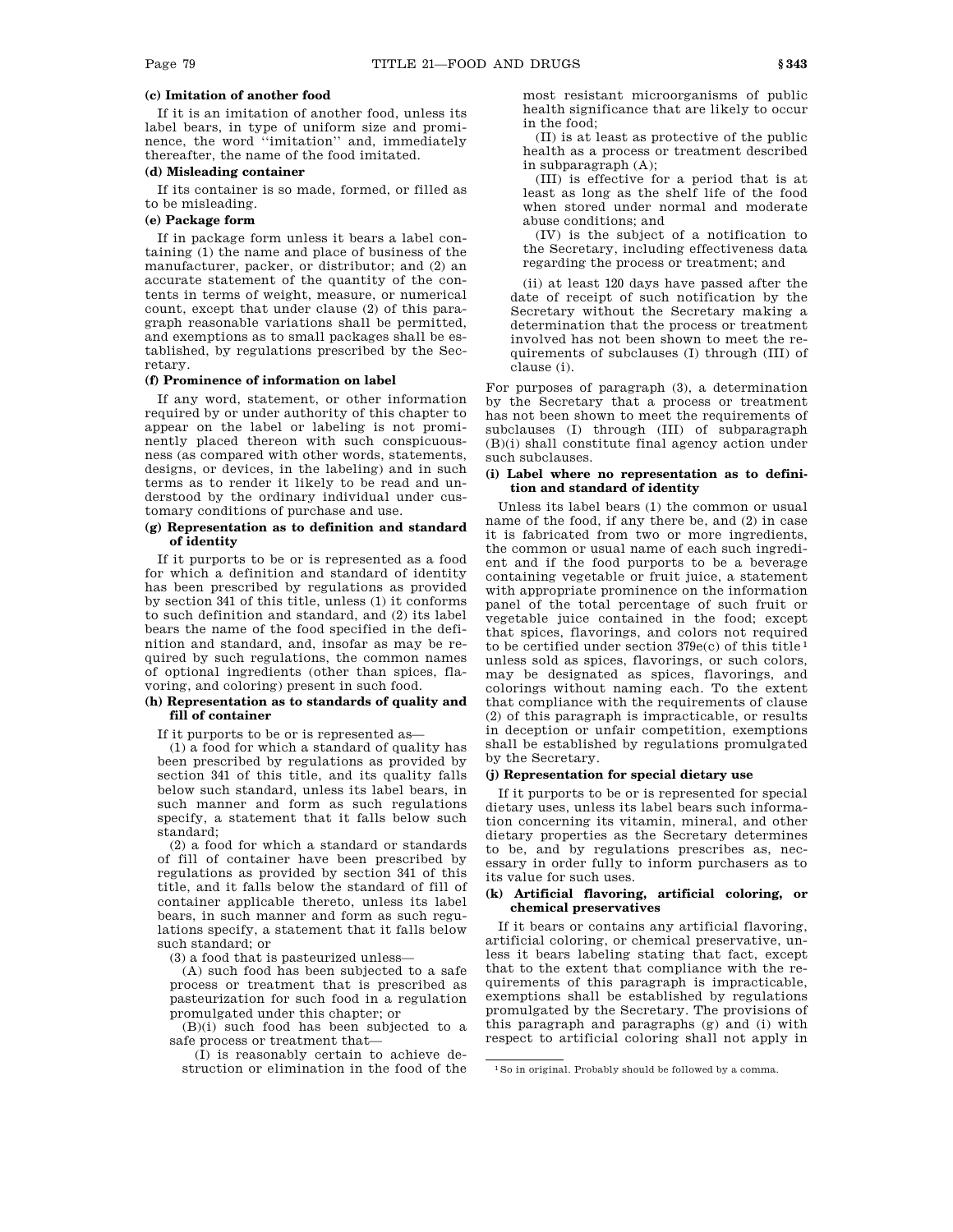the case of butter, cheese, or ice cream. The provisions of this paragraph with respect to chemical preservatives shall not apply to a pesticide chemical when used in or on a raw agricultural commodity which is the produce of the soil.

### **(***l***) Pesticide chemicals on raw agricultural commodities**

If it is a raw agricultural commodity which is the produce of the soil, bearing or containing a pesticide chemical applied after harvest, unless the shipping container of such commodity bears labeling which declares the presence of such chemical in or on such commodity and the common or usual name and the function of such chemical, except that no such declaration shall be required while such commodity, having been removed from the shipping container, is being held or displayed for sale at retail out of such container in accordance with the custom of the trade.

### **(m) Color additives**

If it is a color additive, unless its packaging and labeling are in conformity with such packaging and labeling requirements, applicable to such color additive, as may be contained in regulations issued under section 379e of this title.

### **(n) Packaging or labeling of drugs in violation of regulations**

If its packaging or labeling is in violation of an applicable regulation issued pursuant to section 1472 or 1473 of title 15.

# **(***o***) Repealed. Pub. L. 106–554, § 1(a)(1) [title V, § 517], Dec. 21, 2000, 114 Stat. 2763, 2763A–73**

**(p) Repealed. Pub. L. 104–124, § 1, Apr. 1, 1996, 110 Stat. 882**

# **(q) Nutrition information**

(1) Except as provided in subparagraphs (3), (4), and (5), if it is a food intended for human consumption and is offered for sale, unless its label or labeling bears nutrition information that provides—

 $(A)(i)$  the serving size which is an amount customarily consumed and which is expressed in a common household measure that is appropriate to the food, or

(ii) if the use of the food is not typically expressed in a serving size, the common household unit of measure that expresses the serving size of the food,

(B) the number of servings or other units of measure per container,

(C) the total number of calories—

(i) derived from any source, and

(ii) derived from the total fat,

in each serving size or other unit of measure of the food,

(D) the amount of the following nutrients: Total fat, saturated fat, cholesterol, sodium, total carbohydrates, complex carbohydrates, sugars, dietary fiber, and total protein contained in each serving size or other unit of measure,

(E) any vitamin, mineral, or other nutrient required to be placed on the label and labeling of food under this chapter before October 1, 1990, if the Secretary determines that such information will assist consumers in maintaining healthy dietary practices.

The Secretary may by regulation require any information required to be placed on the label or labeling by this subparagraph or subparagraph (2)(A) to be highlighted on the label or labeling by larger type, bold type, or contrasting color if the Secretary determines that such highlighting will assist consumers in maintaining healthy dietary practices.

(2)(A) If the Secretary determines that a nutrient other than a nutrient required by subparagraph  $(1)(C)$ ,  $(1)(D)$ , or  $(1)(E)$  should be included in the label or labeling of food subject to subparagraph (1) for purposes of providing information regarding the nutritional value of such food that will assist consumers in maintaining healthy dietary practices, the Secretary may by regulation require that information relating to such additional nutrient be included in the label or labeling of such food.

(B) If the Secretary determines that the information relating to a nutrient required by subparagraph  $(1)(C)$ ,  $(1)(D)$ , or  $(1)(E)$  or clause  $(A)$  of this subparagraph to be included in the label or labeling of food is not necessary to assist consumers in maintaining healthy dietary practices, the Secretary may by regulation remove information relating to such nutrient from such requirement.

(3) For food that is received in bulk containers at a retail establishment, the Secretary may, by regulation, provide that the nutrition information required by subparagraphs (1) and (2) be displayed at the location in the retail establishment at which the food is offered for sale.

(4)(A) The Secretary shall provide for furnishing the nutrition information required by subparagraphs (1) and (2) with respect to raw agricultural commodities and raw fish by issuing voluntary nutrition guidelines, as provided by clause (B) or by issuing regulations that are mandatory as provided by clause (D).

(B)(i) Upon the expiration of 12 months after November 8, 1990, the Secretary, after providing an opportunity for comment, shall issue guidelines for food retailers offering raw agricultural commodities or raw fish to provide nutrition information specified in subparagraphs (1) and (2). Such guidelines shall take into account the actions taken by food retailers during such 12 month period to provide to consumers nutrition information on raw agricultural commodities and raw fish. Such guidelines shall only apply—

(I) in the case of raw agricultural commodities, to the 20 varieties of vegetables most frequently consumed during a year and the 20 varieties of fruit most frequently consumed during a year, and

(II) to the 20 varieties of raw fish most frequently consumed during a year.

The vegetables, fruits, and raw fish to which such guidelines apply shall be determined by the Secretary by regulation and the Secretary may apply such guidelines regionally.

(ii) Upon the expiration of 12 months after November 8, 1990, the Secretary shall issue a final regulation defining the circumstances that constitute substantial compliance by food retailers with the guidelines issued under subclause (i).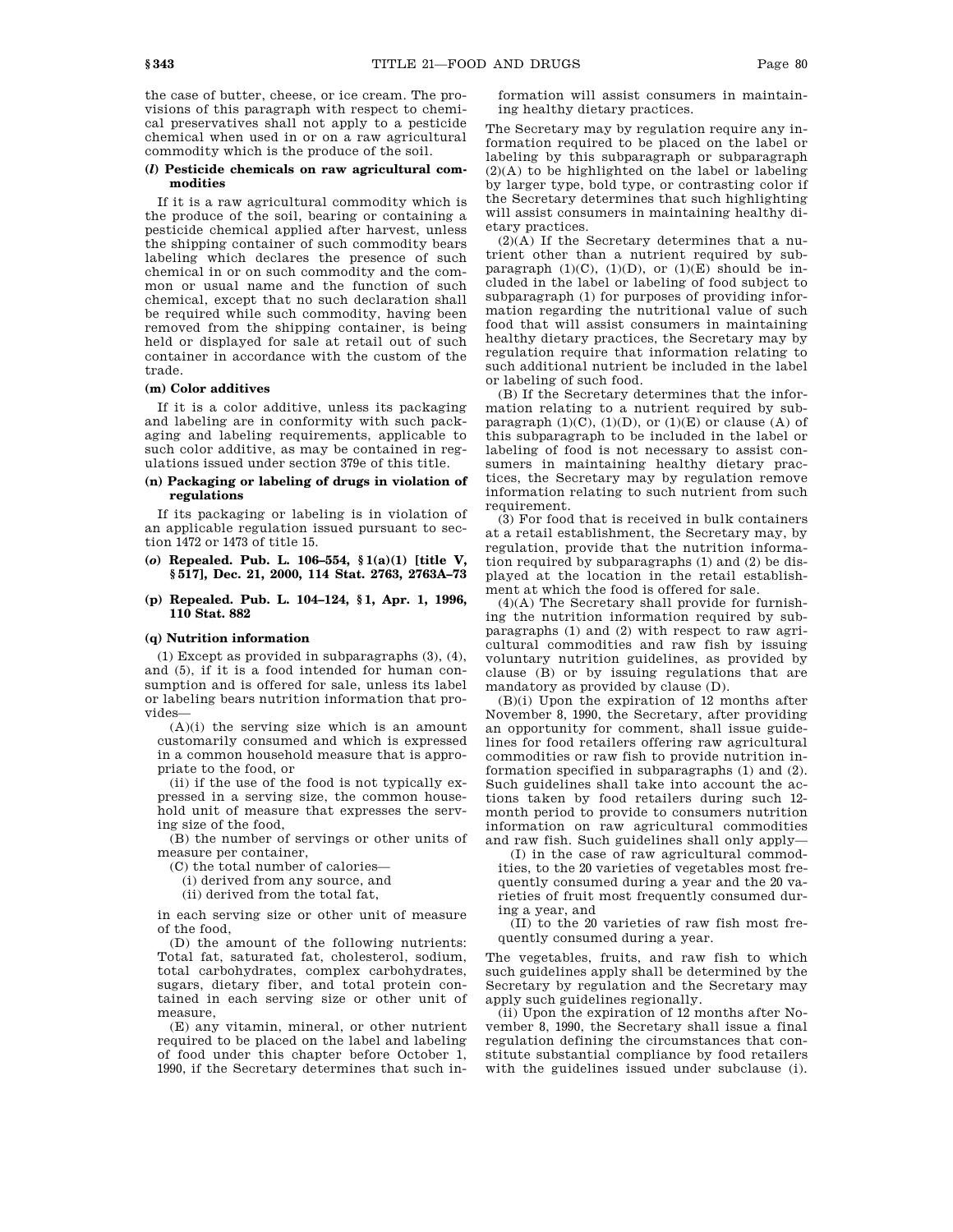The regulation shall provide that there is not substantial compliance if a significant number of retailers have failed to comply with the guidelines. The size of the retailers and the portion of the market served by retailers in compliance with the guidelines shall be considered in determining whether the substantial-compliance standard has been met.

(C)(i) Upon the expiration of 30 months after November 8, 1990, the Secretary shall issue a report on actions taken by food retailers to provide consumers with nutrition information for raw agricultural commodities and raw fish under the guidelines issued under clause (A). Such report shall include a determination of whether there is substantial compliance with the guidelines.

(ii) If the Secretary finds that there is substantial compliance with the guidelines, the Secretary shall issue a report and make a determination of the type required in subclause (i) every two years.

(D)(i) If the Secretary determines that there is not substantial compliance with the guidelines issued under clause (A), the Secretary shall at the time such determination is made issue proposed regulations requiring that any person who offers raw agricultural commodities or raw fish to consumers provide, in a manner prescribed by regulations, the nutrition information required by subparagraphs (1) and (2). The Secretary shall issue final regulations imposing such requirements 6 months after issuing the proposed regulations. The final regulations shall become effective 6 months after the date of their promulgation.

(ii) Regulations issued under subclause (i) may require that the nutrition information required by subparagraphs (1) and (2) be provided for more than 20 varieties of vegetables, 20 varieties of fruit, and 20 varieties of fish most frequently consumed during a year if the Secretary finds that a larger number of such products are frequently consumed. Such regulations shall permit such information to be provided in a single location in each area in which raw agricultural commodities and raw fish are offered for sale. Such regulations may provide that information shall be expressed as an average or range per serving of the same type of raw agricultural commodity or raw fish. The Secretary shall develop and make available to the persons who offer such food to consumers the information required by subparagraphs (1) and (2).

(iii) Regulations issued under subclause (i) shall permit the required information to be provided in each area of an establishment in which raw agricultural commodities and raw fish are offered for sale. The regulations shall permit food retailers to display the required information by supplying copies of the information provided by the Secretary, by making the information available in brochure, notebook or leaflet form, or by posting a sign disclosing the information. Such regulations shall also permit presentation of the required information to be supplemented by a video, live demonstration, or other media which the Secretary approves.

(E) For purposes of this subparagraph, the term ''fish'' includes freshwater or marine fin fish, crustaceans, and mollusks, including shellfish, amphibians, and other forms of aquatic animal life.

(F) No person who offers raw agricultural commodities or raw fish to consumers may be prosecuted for minor violations of this subparagraph if there has been substantial compliance with the requirements of this paragraph.

 $(5)(A)$  Subparagraphs  $(1)$ ,  $(2)$ ,  $(3)$ , and  $(4)$  shall not apply to food—

 $(i)$  except as provided in clause  $(H)(ii)(III)$ , which is served in restaurants or other establishments in which food is served for immediate human consumption or which is sold for sale or use in such establishments,

(ii) except as provided in clause  $(H)(iii)(III)$ , which is processed and prepared primarily in a retail establishment, which is ready for human consumption, which is of the type described in subclause (i), and which is offered for sale to consumers but not for immediate human consumption in such establishment and which is not offered for sale outside such establishment,

(iii) which is an infant formula subject to section 350a of this title,

(iv) which is a medical food as defined in section 360ee(b) of this title, or

(v) which is described in section 345(2) of this title.

(B) Subparagraphs (1) and (2) shall not apply to the label of a food if the Secretary determines by regulations that compliance with such subparagraphs is impracticable because the package of such food is too small to comply with the requirements of such subparagraphs and if the label of such food does not contain any nutrition information.

(C) If a food contains insignificant amounts, as determined by the Secretary, of all the nutrients required by subparagraphs (1) and (2) to be listed in the label or labeling of food, the requirements of such subparagraphs shall not apply to such food if the label, labeling, or advertising of such food does not make any claim with respect to the nutritional value of such food. If a food contains insignificant amounts, as determined by the Secretary, of more than one-half the nutrients required by subparagraphs (1) and (2) to be in the label or labeling of the food, the Secretary shall require the amounts of such nutrients to be stated in a simplified form prescribed by the Secretary.

(D) If a person offers food for sale and has annual gross sales made or business done in sales to consumers which is not more than \$500,000 or has annual gross sales made or business done in sales of food to consumers which is not more than \$50,000, the requirements of subparagraphs  $(1), (2), (3),$  and  $(4)$  shall not apply with respect to food sold by such person to consumers unless the label or labeling of food offered by such person provides nutrition information or makes a nutrition claim.

(E)(i) During the 12-month period for which an exemption from subparagraphs (1) and (2) is claimed pursuant to this subclause, the requirements of such subparagraphs shall not apply to any food product if—

(I) the labeling for such product does not provide nutrition information or make a claim subject to paragraph (r),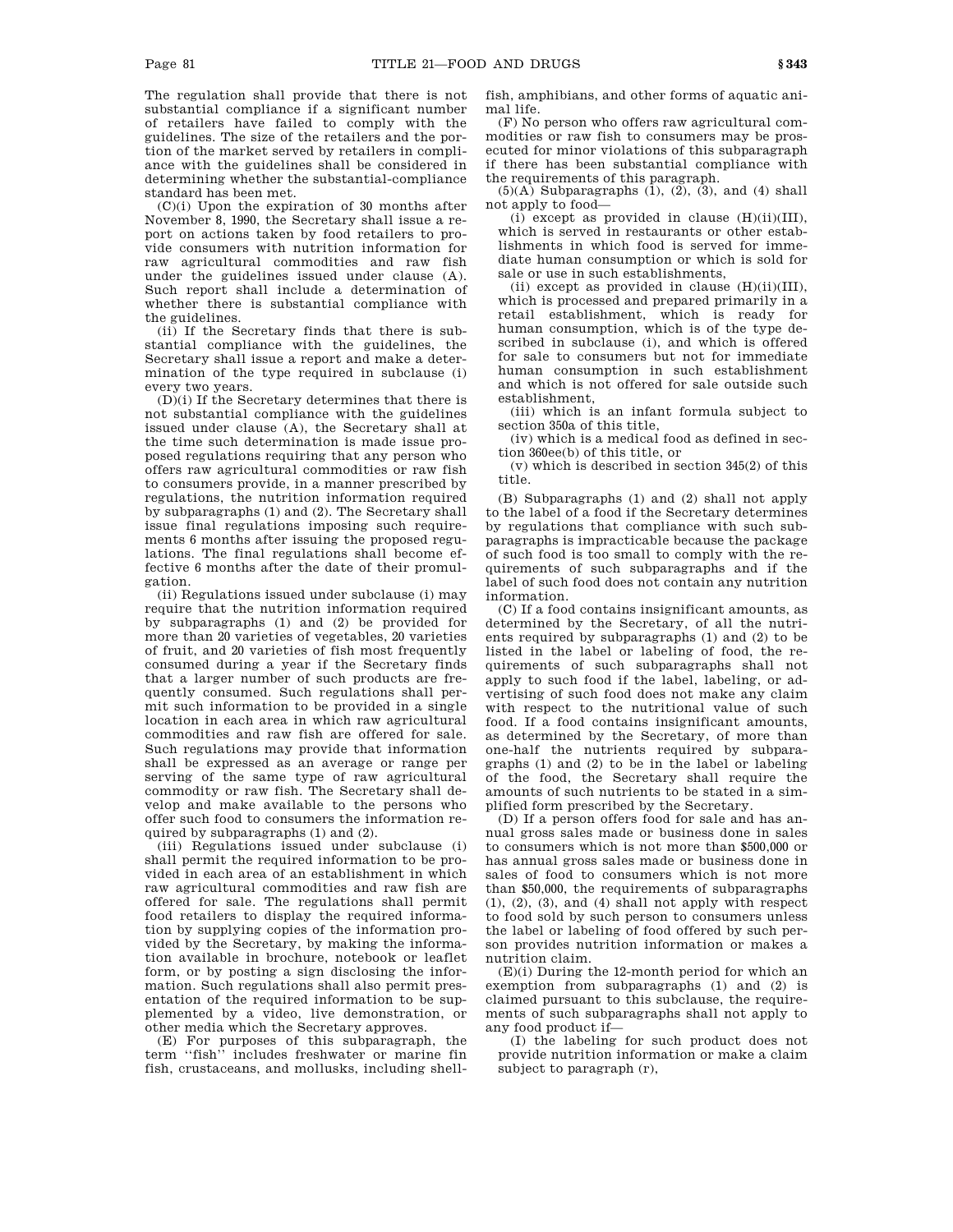equivalent employees, (III) such person provided the notice described in subclause (iii), and

(IV) in the case of a food product which was sold in the 12-month period preceding the period for which an exemption was claimed, fewer than 100,000 units of such product were sold in the United States during such preceding period, or in the case of a food product which was not sold in the 12-month period preceding the period for which such exemption is claimed, fewer than 100,000 units of such product are reasonably anticipated to be sold in the United States during the period for which such exemption is claimed.

(ii) During the 12-month period after the applicable date referred to in this sentence, the requirements of subparagraphs (1) and (2) shall not apply to any food product which was first introduced into interstate commerce before May 8, 1994, if the labeling for such product does not provide nutrition information or make a claim subject to paragraph (r), if such person provided the notice described in subclause (iii), and if—

(I) during the 12-month period preceding May 8, 1994, the person who claims for such product an exemption from such subparagraphs employed fewer than an average of 300 full-time equivalent employees and fewer than 600,000 units of such product were sold in the United States,

(II) during the 12-month period preceding May 8, 1995, the person who claims for such product an exemption from such subparagraphs employed fewer than an average of 300 full-time equivalent employees and fewer than 400,000 units of such product were sold in the United States, or

(III) during the 12-month period preceding May 8, 1996, the person who claims for such product an exemption from such subparagraphs employed fewer than an average of 200 full-time equivalent employees and fewer than 200,000 units of such product were sold in the United States.

(iii) The notice referred to in subclauses (i) and (ii) shall be given to the Secretary prior to the beginning of the period during which the exemption under subclause (i) or (ii) is to be in effect, shall state that the person claiming such exemption for a food product has complied with the applicable requirements of subclause (i) or (ii), and shall—

(I) state the average number of full-time equivalent employees such person employed during the 12 months preceding the date such person claims such exemption,

(II) state the approximate number of units the person claiming the exemption sold in the United States,

(III) if the exemption is claimed for a food product which was sold in the 12-month period preceding the period for which the exemption was claimed, state the approximate number of units of such product which were sold in the United States during such preceding period, and, if the exemption is claimed for a food

product which was not sold in such preceding period, state the number of units of such product which such person reasonably anticipates will be sold in the United States during the period for which the exemption was claimed, and

(IV) contain such information as the Secretary may require to verify the information required by the preceding provisions of this subclause if the Secretary has questioned the validity of such information.

If a person is not an importer, has fewer than 10 full-time equivalent employees, and sells fewer than 10,000 units of any food product in any year, such person is not required to file a notice for such product under this subclause for such year.

(iv) In the case of a person who claimed an exemption under subclause (i) or (ii), if, during the period of such exemption, the number of fulltime equivalent employees of such person exceeds the number in such subclause or if the number of food products sold in the United States exceeds the number in such subclause, such exemption shall extend to the expiration of 18 months after the date the number of full-time equivalent employees or food products sold exceeded the applicable number.

(v) For any food product first introduced into interstate commerce after May 8, 2002, the Secretary may by regulation lower the employee or units of food products requirement of subclause (i) if the Secretary determines that the cost of compliance with such lower requirement will not place an undue burden on persons subject to such lower requirement.

(vi) For purposes of subclauses (i), (ii), (iii),  $(iv)$ , and  $(v)$ –

(I) the term ''unit'' means the packaging or, if there is no packaging, the form in which a food product is offered for sale to consumers,

(II) the term ''food product'' means food in any sized package which is manufactured by a single manufacturer or which bears the same brand name, which bears the same statement of identity, and which has similar preparation methods, and

(III) the term ''person'' in the case of a corporation includes all domestic and foreign affiliates of the corporation.

(F) A dietary supplement product (including a food to which section 350 of this title applies) shall comply with the requirements of subparagraphs (1) and (2) in a manner which is appropriate for the product and which is specified in regulations of the Secretary which shall provide that—

(i) nutrition information shall first list those dietary ingredients that are present in the product in a significant amount and for which a recommendation for daily consumption has been established by the Secretary, except that a dietary ingredient shall not be required to be listed if it is not present in a significant amount, and shall list any other dietary ingredient present and identified as having no such recommendation;

(ii) the listing of dietary ingredients shall include the quantity of each such ingredient (or of a proprietary blend of such ingredients) per serving;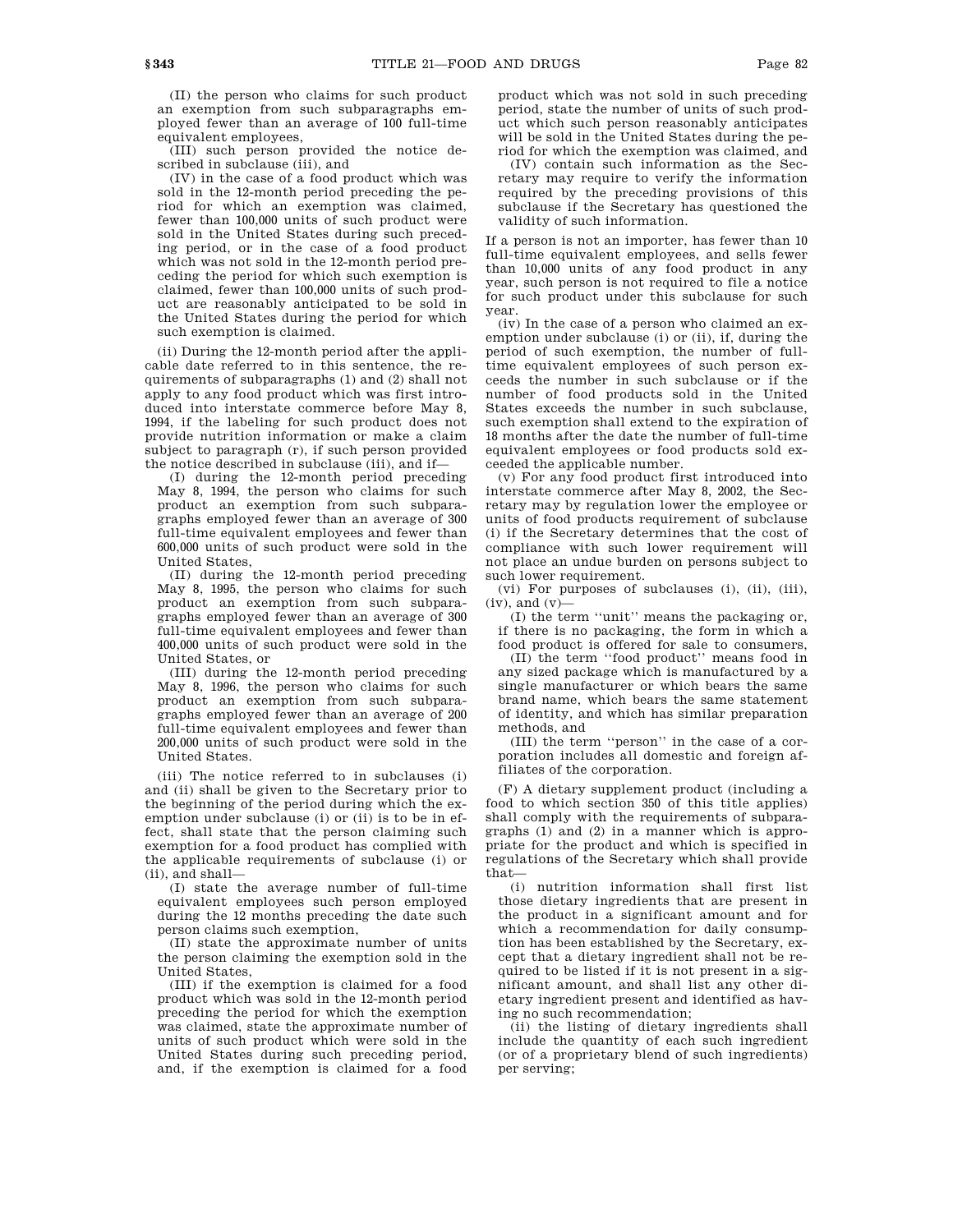(iii) the listing of dietary ingredients may include the source of a dietary ingredient; and

(iv) the nutrition information shall immediately precede the ingredient information required under subclause (i), except that no ingredient identified pursuant to subclause (i) shall be required to be identified a second time.

(G) Subparagraphs (1), (2), (3), and (4) shall not apply to food which is sold by a food distributor if the food distributor principally sells food to restaurants or other establishments in which food is served for immediate human consumption and does not manufacture, process, or repackage the food it sells.

(H) RESTAURANTS, RETAIL FOOD ESTABLISH-MENTS, AND VENDING MACHINES-

(i) GENERAL REQUIREMENTS FOR RESTAURANTS AND SIMILAR RETAIL FOOD ESTABLISHMENTS.— Except for food described in subclause (vii), in the case of food that is a standard menu item that is offered for sale in a restaurant or similar retail food establishment that is part of a chain with 20 or more locations doing business under the same name (regardless of the type of ownership of the locations) and offering for sale substantially the same menu items, the restaurant or similar retail food establishment shall disclose the information described in subclauses (ii) and (iii).

(ii) INFORMATION REQUIRED TO BE DISCLOSED BY RESTAURANTS AND RETAIL FOOD ESTABLISH-MENTS.—Except as provided in subclause (vii), the restaurant or similar retail food establishment shall disclose in a clear and conspicuous manner—

(I)(aa) in a nutrient content disclosure statement adjacent to the name of the standard menu item, so as to be clearly associated with the standard menu item, on the menu listing the item for sale, the number of calories contained in the standard menu item, as usually prepared and offered for sale; and

(bb) a succinct statement concerning suggested daily caloric intake, as specified by the Secretary by regulation and posted prominently on the menu and designed to enable the public to understand, in the context of a total daily diet, the significance of the caloric information that is provided on the menu;

(II)(aa) in a nutrient content disclosure statement adjacent to the name of the standard menu item, so as to be clearly associated with the standard menu item, on the menu board, including a drive-through menu board, the number of calories contained in the standard menu item, as usually prepared and offered for sale; and

(bb) a succinct statement concerning suggested daily caloric intake, as specified by the Secretary by regulation and posted prominently on the menu board, designed to enable the public to understand, in the context of a total daily diet, the significance of the nutrition information that is provided on the menu board;

(III) in a written form, available on the premises of the restaurant or similar retail establishment and to the consumer upon request, the nutrition information required under clauses (C) and (D) of subparagraph (1); and

(IV) on the menu or menu board, a prominent, clear, and conspicuous statement regarding the availability of the information described in item (III).

(iii) SELF-SERVICE FOOD AND FOOD ON DIS-PLAY.—Except as provided in subclause (vii), in the case of food sold at a salad bar, buffet line, cafeteria line, or similar self-service facility, and for self-service beverages or food that is on display and that is visible to customers, a restaurant or similar retail food establishment shall place adjacent to each food offered a sign that lists calories per displayed food item or per serving.

(iv) REASONABLE BASIS.—For the purposes of this clause, a restaurant or similar retail food establishment shall have a reasonable basis for its nutrient content disclosures, including nutrient databases, cookbooks, laboratory analyses, and other reasonable means, as described in section 101.10 of title 21, Code of Federal Regulations (or any successor regulation) or in a related guidance of the Food and Drug Administration.

(v) MENU VARIABILITY AND COMBINATION MEALS.—The Secretary shall establish by regulation standards for determining and disclosing the nutrient content for standard menu items that come in different flavors, varieties, or combinations, but which are listed as a single menu item, such as soft drinks, ice cream, pizza, doughnuts, or children's combination meals, through means determined by the Secretary, including ranges, averages, or other methods.

(vi) ADDITIONAL INFORMATION.—If the Secretary determines that a nutrient, other than a nutrient required under subclause (ii)(III), should be disclosed for the purpose of providing information to assist consumers in maintaining healthy dietary practices, the Secretary may require, by regulation, disclosure of such nutrient in the written form required under subclause (ii)(III).

(vii) NONAPPLICABILITY TO CERTAIN FOOD.—

(I) IN GENERAL.—Subclauses (i) through (vi) do not apply to—

(aa) items that are not listed on a menu or menu board (such as condiments and other items placed on the table or counter for general use);

(bb) daily specials, temporary menu items appearing on the menu for less than 60 days per calendar year, or custom orders; or

(cc) such other food that is part of a customary market test appearing on the menu for less than 90 days, under terms and conditions established by the Secretary.

(II) WRITTEN FORMS.—Subparagraph (5)(C) shall apply to any regulations promulgated under subclauses (ii)(III) and (vi).

(viii) VENDING MACHINES.—

(I) IN GENERAL.—In the case of an article of food sold from a vending machine that—

(aa) does not permit a prospective purchaser to examine the Nutrition Facts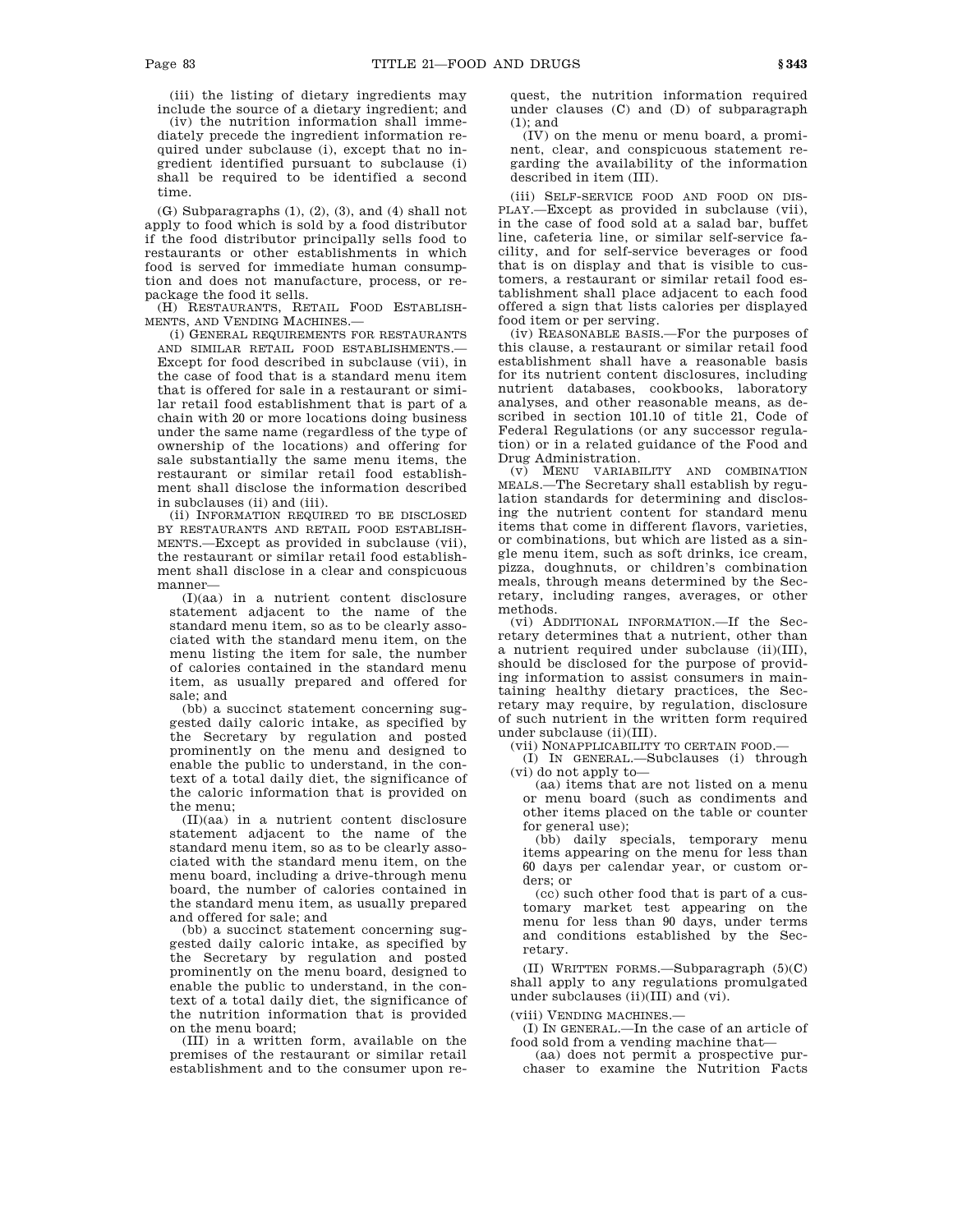Panel before purchasing the article or does not otherwise provide visible nutrition information at the point of purchase; and

(bb) is operated by a person who is engaged in the business of owning or operating 20 or more vending machines,

the vending machine operator shall provide a sign in close proximity to each article of food or the selection button that includes a clear and conspicuous statement disclosing the number of calories contained in the article.

(ix) VOLUNTARY PROVISION OF NUTRITION IN-FORMATION.—

(I) IN GENERAL.—An authorized official of any restaurant or similar retail food establishment or vending machine operator not subject to the requirements of this clause may elect to be subject to the requirements of such clause, by registering biannually the name and address of such restaurant or similar retail food establishment or vending machine operator with the Secretary, as specified by the Secretary by regulation.

(II) REGISTRATION.—Within 120 days of March 23, 2010, the Secretary shall publish a notice in the Federal Register specifying the terms and conditions for implementation of item (I), pending promulgation of regulations.

(III) RULE OF CONSTRUCTION.—Nothing in this subclause shall be construed to authorize the Secretary to require an application, review, or licensing process for any entity to register with the Secretary, as described in such item.

(x) REGULATIONS.—

(I) PROPOSED REGULATION.—Not later than 1 year after March 23, 2010, the Secretary shall promulgate proposed regulations to carry out this clause.

(II) CONTENTS.—In promulgating regulations, the Secretary shall—

(aa) consider standardization of recipes and methods of preparation, reasonable variation in serving size and formulation of menu items, space on menus and menu boards, inadvertent human error, training of food service workers, variations in ingredients, and other factors, as the Secretary determines; and

(bb) specify the format and manner of the nutrient content disclosure requirements under this subclause.

(III) REPORTING.—The Secretary shall submit to the Committee on Health, Education, Labor, and Pensions of the Senate and the Committee on Energy and Commerce of the House of Representatives a quarterly report that describes the Secretary's progress toward promulgating final regulations under this subparagraph.

(xi) DEFINITION.—In this clause, the term ''menu'' or ''menu board'' means the primary writing of the restaurant or other similar retail food establishment from which a consumer makes an order selection.

#### **(r) Nutrition levels and health-related claims**

(1) Except as provided in clauses (A) through (C) of subparagraph (5), if it is a food intended for human consumption which is offered for sale and for which a claim is made in the label or labeling of the food which expressly or by implication—

(A) characterizes the level of any nutrient which is of the type required by paragraph  $(q)(1)$  or  $(q)(2)$  to be in the label or labeling of the food unless the claim is made in accordance with subparagraph (2), or

(B) characterizes the relationship of any nutrient which is of the type required by paragraph  $(q)(1)$  or  $(q)(2)$  to be in the label or labeling of the food to a disease or a health-related condition unless the claim is made in accordance with subparagraph  $(3)$  or  $(5)(D)$ .

A statement of the type required by paragraph (q) that appears as part of the nutrition information required or permitted by such paragraph is not a claim which is subject to this paragraph and a claim subject to clause (A) is not subject to clause (B).

 $(2)(A)$  Except as provided in subparagraphs  $(4)(A)(ii)$  and  $(4)(A)(iii)$  and clauses  $(A)$  through (C) of subparagraph (5), a claim described in subparagraph  $(1)(A)$ —

(i) may be made only if the characterization of the level made in the claim uses terms which are defined in regulations of the Secretary,

(ii) may not state the absence of a nutrient unless—

(I) the nutrient is usually present in the food or in a food which substitutes for the food as defined by the Secretary by regulation, or

(II) the Secretary by regulation permits such a statement on the basis of a finding that such a statement would assist consumers in maintaining healthy dietary practices and the statement discloses that the nutrient is not usually present in the food,

(iii) may not be made with respect to the level of cholesterol in the food if the food contains, as determined by the Secretary by regulation, fat or saturated fat in an amount which increases to persons in the general population the risk of disease or a health related condition which is diet related unless—

(I) the Secretary finds by regulation that the level of cholesterol is substantially less than the level usually present in the food or in a food which substitutes for the food and which has a significant market share, or the Secretary by regulation permits a statement regarding the absence of cholesterol on the basis of a finding that cholesterol is not usually present in the food and that such a statement would assist consumers in maintaining healthy dietary practices and the regulation requires that the statement disclose that cholesterol is not usually present in the food, and

(II) the label or labeling of the food discloses the level of such fat or saturated fat in immediate proximity to such claim and with appropriate prominence which shall be no less than one-half the size of the claim with respect to the level of cholesterol,

(iv) may not be made with respect to the level of saturated fat in the food if the food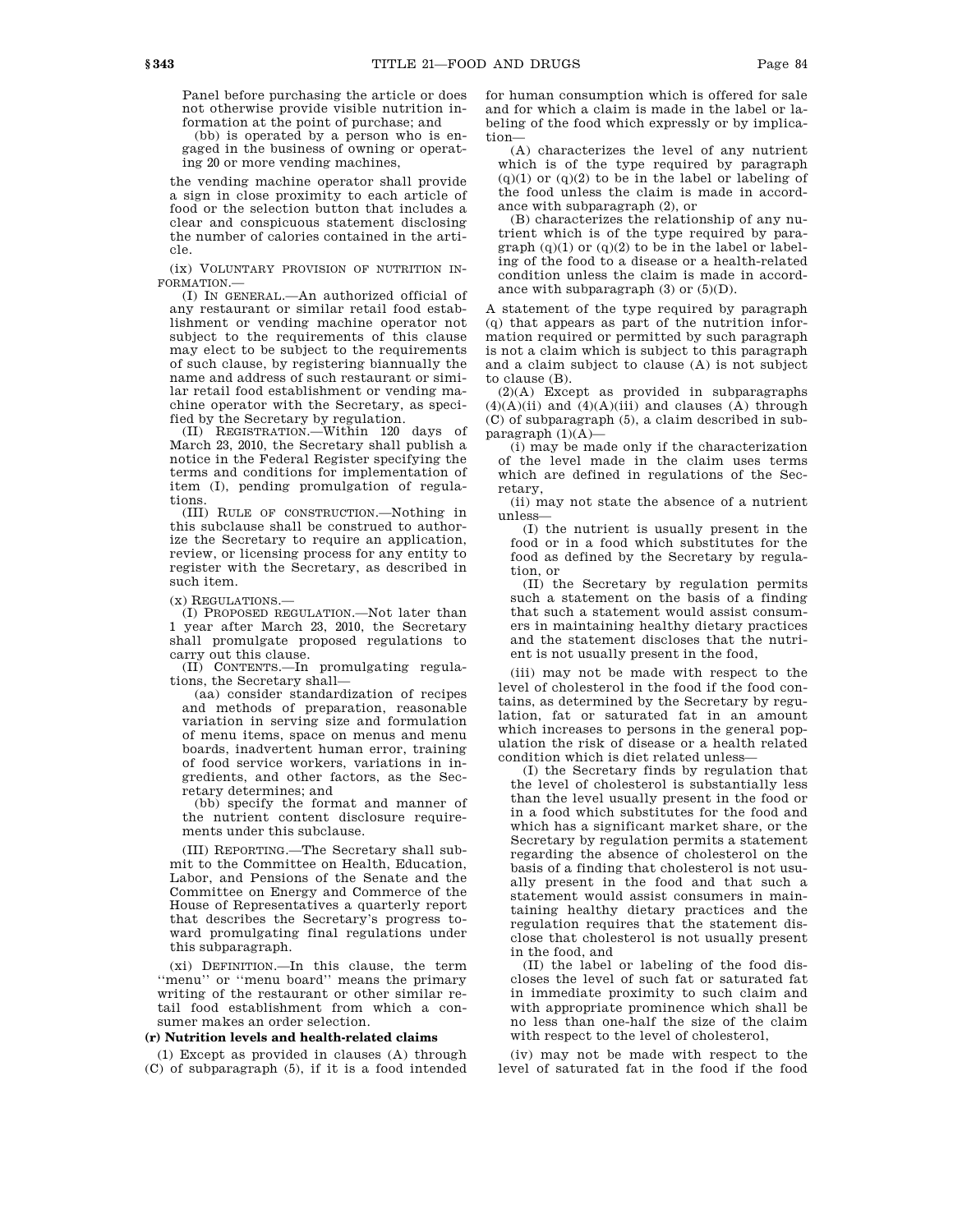contains cholesterol unless the label or labeling of the food discloses the level of cholesterol in the food in immediate proximity to such claim and with appropriate prominence which shall be no less than one-half the size of the claim with respect to the level of saturated fat,

(v) may not state that a food is high in dietary fiber unless the food is low in total fat as defined by the Secretary or the label or labeling discloses the level of total fat in the food in immediate proximity to such statement and with appropriate prominence which shall be no less than one-half the size of the claim with respect to the level of dietary fiber, and

(vi) may not be made if the Secretary by regulation prohibits the claim because the claim is misleading in light of the level of another nutrient in the food.

(B) If a claim described in subparagraph  $(1)(A)$ is made with respect to a nutrient in a food and the Secretary makes a determination that the food contains a nutrient at a level that increases to persons in the general population the risk of a disease or health-related condition that is diet related, the label or labeling of such food shall contain, prominently and in immediate proximity to such claim, the following statement: ''See nutrition information for content.'' The blank shall identify the nutrient associated with the increased disease or health-related condition risk. In making the determination described in this clause, the Secretary shall take into account the significance of the food in the total daily diet.

(C) Subparagraph (2)(A) does not apply to a claim described in subparagraph  $(1)(A)$  and contained in the label or labeling of a food if such claim is contained in the brand name of such food and such brand name was in use on such food before October 25, 1989, unless the brand name contains a term defined by the Secretary under subparagraph (2)(A)(i). Such a claim is subject to paragraph (a).

(D) Subparagraph (2) does not apply to a claim described in subparagraph (1)(A) which uses the term ''diet'' and is contained in the label or labeling of a soft drink if (i) such claim is contained in the brand name of such soft drink, (ii) such brand name was in use on such soft drink before October 25, 1989, and (iii) the use of the term ''diet'' was in conformity with section 105.66 of title 21 of the Code of Federal Regulations. Such a claim is subject to paragraph (a).

(E) Subclauses (i) through (v) of subparagraph (2)(A) do not apply to a statement in the label or labeling of food which describes the percentage of vitamins and minerals in the food in relation to the amount of such vitamins and minerals recommended for daily consumption by the Secretary.

(F) Subclause (i) clause (A) does not apply to a statement in the labeling of a dietary supplement that characterizes the percentage level of a dietary ingredient for which the Secretary has not established a reference daily intake, daily recommended value, or other recommendation for daily consumption.

(G) A claim of the type described in subparagraph (1)(A) for a nutrient, for which the Secretary has not promulgated a regulation under clause (A)(i), shall be authorized and may be made with respect to a food if—

(i) a scientific body of the United States Government with official responsibility for public health protection or research directly relating to human nutrition (such as the National Institutes of Health or the Centers for Disease Control and Prevention) or the National Academy of Sciences or any of its subdivisions has published an authoritative statement, which is currently in effect, which identifies the nutrient level to which the claim refers;

(ii) a person has submitted to the Secretary, at least 120 days (during which the Secretary may notify any person who is making a claim as authorized by clause (C) that such person has not submitted all the information required by such clause) before the first introduction into interstate commerce of the food with a label containing the claim, (I) a notice of the claim, which shall include the exact words used in the claim and shall include a concise description of the basis upon which such person relied for determining that the requirements of subclause (i) have been satisfied, (II) a copy of the statement referred to in subclause (i) upon which such person relied in making the claim, and (III) a balanced representation of the scientific literature relating to the nutrient level to which the claim refers;

(iii) the claim and the food for which the claim is made are in compliance with clauses (A) and (B), and are otherwise in compliance with paragraph (a) and section  $321(n)$  of this title; and

(iv) the claim is stated in a manner so that the claim is an accurate representation of the authoritative statement referred to in subclause (i) and so that the claim enables the public to comprehend the information provided in the claim and to understand the relative significance of such information in the context of a total daily diet.

For purposes of this clause, a statement shall be regarded as an authoritative statement of a scientific body described in subclause (i) only if the statement is published by the scientific body and shall not include a statement of an employee of the scientific body made in the individual capacity of the employee.

(H) A claim submitted under the requirements of clause (G) may be made until—

(i) such time as the Secretary issues a regulation—

(I) prohibiting or modifying the claim and the regulation has become effective, or

(II) finding that the requirements of clause (G) have not been met, including finding that the petitioner had not submitted all the information required by such clause; or

(ii) a district court of the United States in an enforcement proceeding under subchapter III has determined that the requirements of clause (G) have not been met.

(3)(A) Except as provided in subparagraph (5), a claim described in subparagraph (1)(B) may only be made—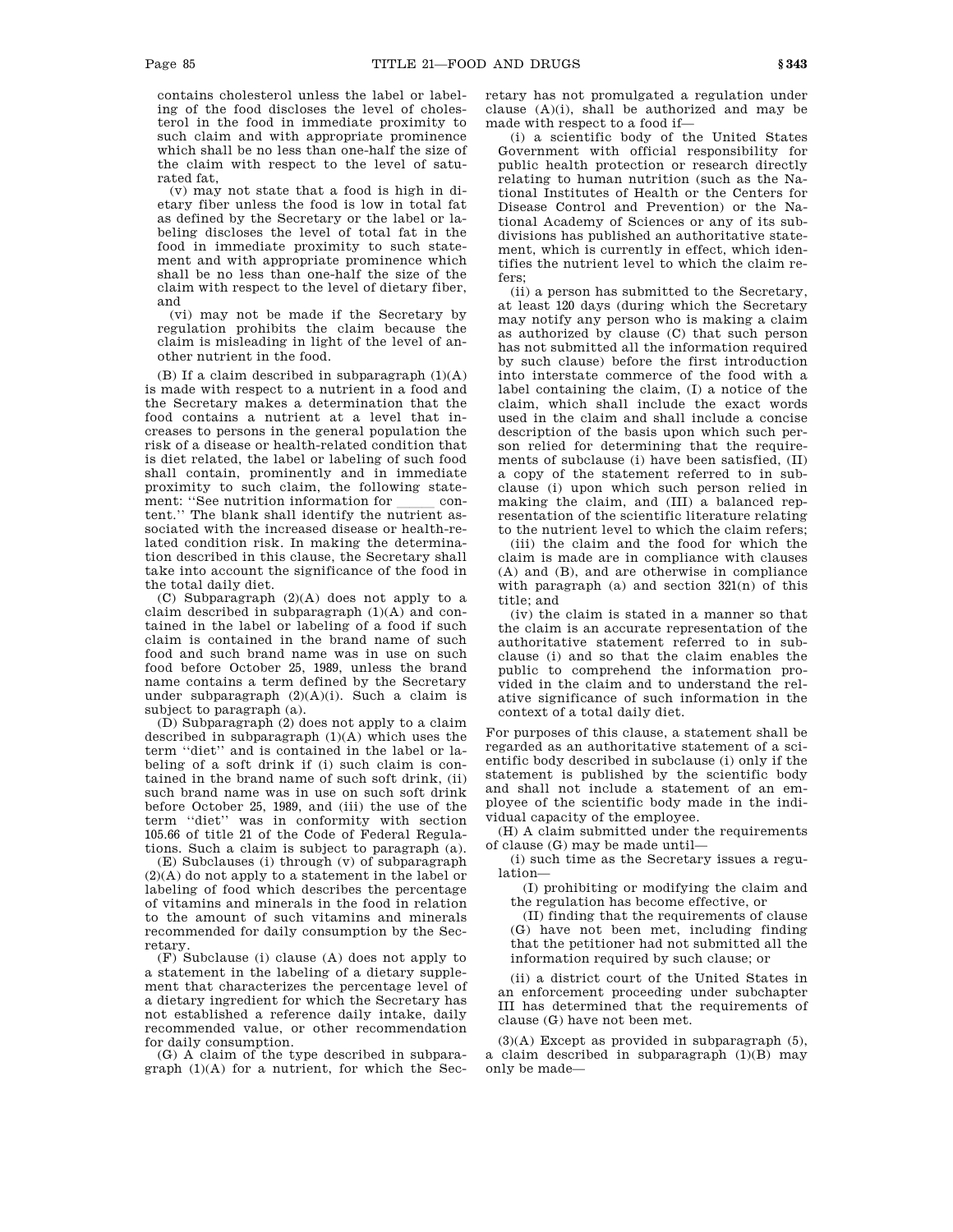(i) if the claim meets the requirements of the regulations of the Secretary promulgated under clause (B), and

(ii) if the food for which the claim is made does not contain, as determined by the Secretary by regulation, any nutrient in an amount which increases to persons in the general population the risk of a disease or healthrelated condition which is diet related, taking into account the significance of the food in the total daily diet, except that the Secretary may by regulation permit such a claim based on a finding that such a claim would assist consumers in maintaining healthy dietary practices and based on a requirement that the label contain a disclosure of the type required by subparagraph (2)(B).

(B)(i) The Secretary shall promulgate regulations authorizing claims of the type described in subparagraph (1)(B) only if the Secretary determines, based on the totality of publicly available scientific evidence (including evidence from well-designed studies conducted in a manner which is consistent with generally recognized scientific procedures and principles), that there is significant scientific agreement, among experts qualified by scientific training and experience to evaluate such claims, that the claim is supported by such evidence.

(ii) A regulation described in subclause (i) shall describe—

(I) the relationship between a nutrient of the type required in the label or labeling of food by paragraph  $(q)(1)$  or  $(q)(2)$  and a disease or health-related condition, and

(II) the significance of each such nutrient in affecting such disease or health-related condition.

(iii) A regulation described in subclause (i) shall require such claim to be stated in a manner so that the claim is an accurate representation of the matters set out in subclause (ii) and so that the claim enables the public to comprehend the information provided in the claim and to understand the relative significance of such information in the context of a total daily diet.

(C) Notwithstanding the provisions of clauses (A)(i) and (B), a claim of the type described in subparagraph  $(1)(B)$  which is not authorized by the Secretary in a regulation promulgated in accordance with clause (B) shall be authorized and may be made with respect to a food if—

(i) a scientific body of the United States Government with official responsibility for public health protection or research directly relating to human nutrition (such as the National Institutes of Health or the Centers for Disease Control and Prevention) or the National Academy of Sciences or any of its subdivisions has published an authoritative statement, which is currently in effect, about the relationship between a nutrient and a disease or health-related condition to which the claim refers;

(ii) a person has submitted to the Secretary, at least 120 days (during which the Secretary may notify any person who is making a claim as authorized by clause (C) that such person has not submitted all the information required by such clause) before the first introduction into interstate commerce of the food with a label containing the claim, (I) a notice of the claim, which shall include the exact words used in the claim and shall include a concise description of the basis upon which such person relied for determining that the requirements of subclause (i) have been satisfied, (II) a copy of the statement referred to in subclause (i) upon which such person relied in making the claim, and (III) a balanced representation of the scientific literature relating to the relationship between a nutrient and a disease or health-related condition to which the claim refers;

(iii) the claim and the food for which the claim is made are in compliance with clause  $(A)(ii)$  and are otherwise in compliance with paragraph (a) and section 321(n) of this title; and

(iv) the claim is stated in a manner so that the claim is an accurate representation of the authoritative statement referred to in subclause (i) and so that the claim enables the public to comprehend the information provided in the claim and to understand the relative significance of such information in the context of a total daily diet.

For purposes of this clause, a statement shall be regarded as an authoritative statement of a scientific body described in subclause (i) only if the statement is published by the scientific body and shall not include a statement of an employee of the scientific body made in the individual capacity of the employee.

(D) A claim submitted under the requirements of clause (C) may be made until—

(i) such time as the Secretary issues a regulation under the standard in clause  $(B)(i)$ -

(I) prohibiting or modifying the claim and the regulation has become effective, or

(II) finding that the requirements of clause (C) have not been met, including finding that the petitioner has not submitted all the information required by such clause; or

(ii) a district court of the United States in an enforcement proceeding under subchapter III has determined that the requirements of clause (C) have not been met.

 $(4)(A)(i)$  Any person may petition the Secretary to issue a regulation under subparagraph  $(2)(A)(i)$  or  $(3)(B)$  relating to a claim described in subparagraph  $(1)(A)$  or  $(1)(B)$ . Not later than 100 days after the petition is received by the Secretary, the Secretary shall issue a final decision denying the petition or file the petition for further action by the Secretary. If the Secretary does not act within such 100 days, the petition shall be deemed to be denied unless an extension is mutually agreed upon by the Secretary and the petitioner. If the Secretary denies the petition or the petition is deemed to be denied, the petition shall not be made available to the public. If the Secretary files the petition, the Secretary shall deny the petition or issue a proposed regulation to take the action requested in the petition not later than 90 days after the date of such decision. If the Secretary does not act within such 90 days, the petition shall be deemed to be denied unless an extension is mu-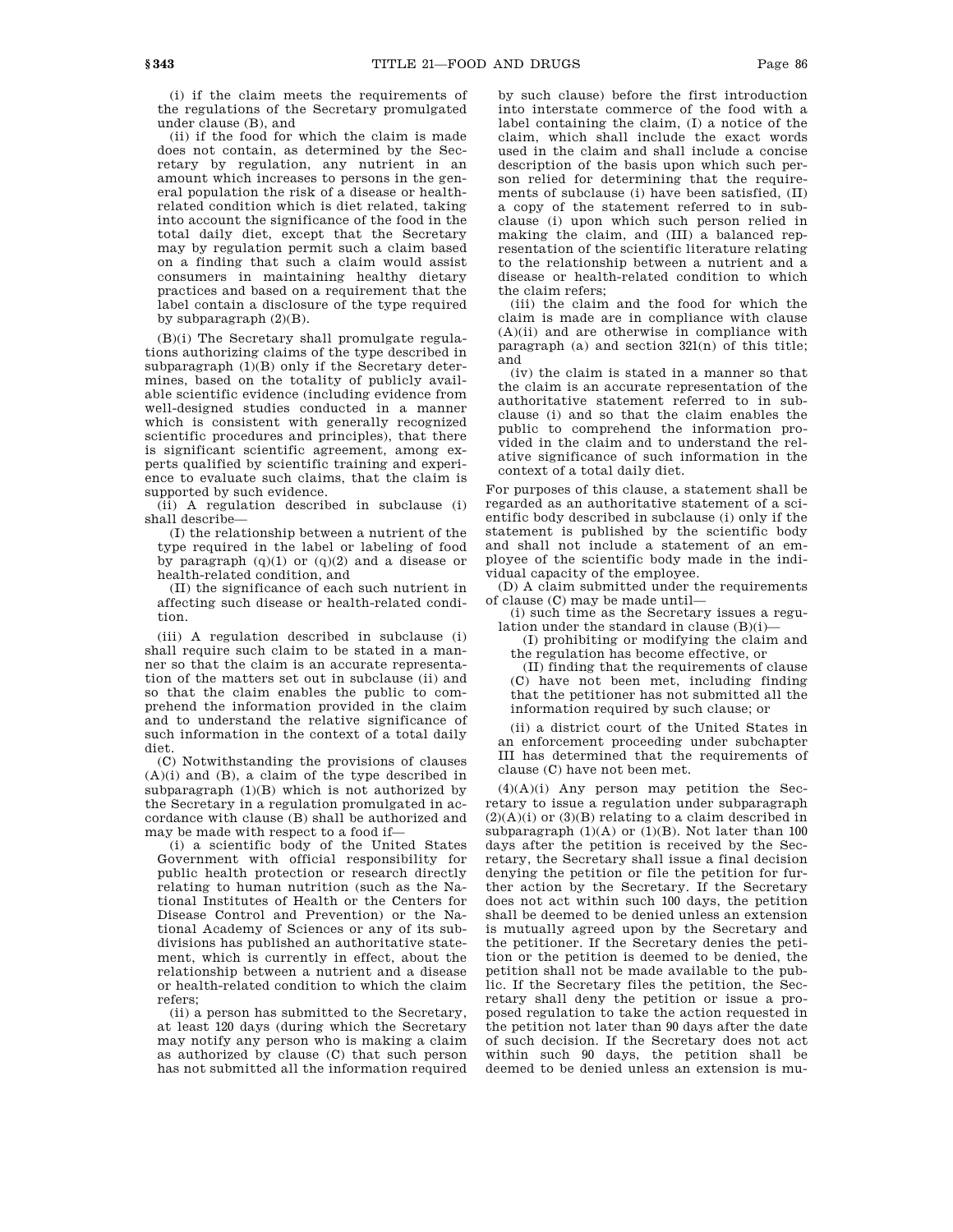tually agreed upon by the Secretary and the petitioner. If the Secretary issues a proposed regulation, the rulemaking shall be completed within 540 days of the date the petition is received by the Secretary. If the Secretary does not issue a regulation within such 540 days, the Secretary shall provide the Committee on Commerce of the House of Representatives and the Committee on Labor and Human Resources of the Senate the reasons action on the regulation did not occur within such 540 days.

(ii) Any person may petition the Secretary for permission to use in a claim described in subparagraph (1)(A) terms that are consistent with the terms defined by the Secretary under subparagraph (2)(A)(i). Within 90 days of the submission of such a petition, the Secretary shall issue a final decision denying the petition or granting such permission.

(iii) Any person may petition the Secretary for permission to use an implied claim described in subparagraph  $(1)(A)$  in a brand name. After publishing notice of an opportunity to comment on the petition in the Federal Register and making the petition available to the public, the Secretary shall grant the petition if the Secretary finds that such claim is not misleading and is consistent with terms defined by the Secretary under subparagraph  $(2)(A)(i)$ . The Secretary shall grant or deny the petition within 100 days of the date it is submitted to the Secretary and the petition shall be considered granted if the Secretary does not act on it within such 100 days.

 $(B)$  A petition under clause  $(A)(i)$  respecting a claim described in subparagraph  $(1)(A)$  or  $(1)(B)$ shall include an explanation of the reasons why the claim meets the requirements of this paragraph and a summary of the scientific data which supports such reasons.

(C) If a petition for a regulation under subparagraph (3)(B) relies on a report from an authoritative scientific body of the United States, the Secretary shall consider such report and shall justify any decision rejecting the conclusions of such report.

(5)(A) This paragraph does not apply to infant formulas subject to section 350a(h) of this title and medical foods as defined in section 360ee(b) of this title.

(B) Subclauses (iii) through (v) of subparagraph (2)(A) and subparagraph (2)(B) do not apply to food which is served in restaurants or other establishments in which food is served for immediate human consumption or which is sold for sale or use in such establishments.

 $(C)$  A subparagraph  $(1)(A)$  claim made with respect to a food which claim is required by a standard of identity issued under section 341 of this title shall not be subject to subparagraph  $(2)(A)(i)$  or  $(2)(B)$ .

(D) A subparagraph (1)(B) claim made with respect to a dietary supplement of vitamins, minerals, herbs, or other similar nutritional substances shall not be subject to subparagraph (3) but shall be subject to a procedure and standard, respecting the validity of such claim, established by regulation of the Secretary.

(6) For purposes of paragraph  $(r)(1)(B)$ , a statement for a dietary supplement may be made if—

(A) the statement claims a benefit related to a classical nutrient deficiency disease and discloses the prevalence of such disease in the United States, describes the role of a nutrient or dietary ingredient intended to affect the structure or function in humans, characterizes the documented mechanism by which a nutrient or dietary ingredient acts to maintain such structure or function, or describes general well-being from consumption of a nutrient or dietary ingredient,

(B) the manufacturer of the dietary supplement has substantiation that such statement is truthful and not misleading, and

(C) the statement contains, prominently displayed and in boldface type, the following: ''This statement has not been evaluated by the Food and Drug Administration. This product is not intended to diagnose, treat, cure, or prevent any disease.''.

A statement under this subparagraph may not claim to diagnose, mitigate, treat, cure, or prevent a specific disease or class of diseases. If the manufacturer of a dietary supplement proposes to make a statement described in the first sentence of this subparagraph in the labeling of the dietary supplement, the manufacturer shall notify the Secretary no later than 30 days after the first marketing of the dietary supplement with such statement that such a statement is being made.

(7) The Secretary may make proposed regulations issued under this paragraph effective upon publication pending consideration of public comment and publication of a final regulation if the Secretary determines that such action is necessary—

(A) to enable the Secretary to review and act promptly on petitions the Secretary determines provide for information necessary to—

(i) enable consumers to develop and maintain healthy dietary practices;

(ii) enable consumers to be informed promptly and effectively of important new knowledge regarding nutritional and health benefits of food; or

(iii) ensure that scientifically sound nutritional and health information is provided to consumers as soon as possible; or

(B) to enable the Secretary to act promptly to ban or modify a claim under this paragraph.

Such proposed regulations shall be deemed final agency action for purposes of judicial review.

# **(s) Dietary supplements**

If— (1) it is a dietary supplement; and

(2)(A) the label or labeling of the supplement fails to list—

(i) the name of each ingredient of the supplement that is described in section 321(ff) of this title; and

(ii)(I) the quantity of each such ingredient; or

(II) with respect to a proprietary blend of such ingredients, the total quantity of all ingredients in the blend;

(B) the label or labeling of the dietary supplement fails to identify the product by using the term ''dietary supplement'', which term may be modified with the name of such an ingredient;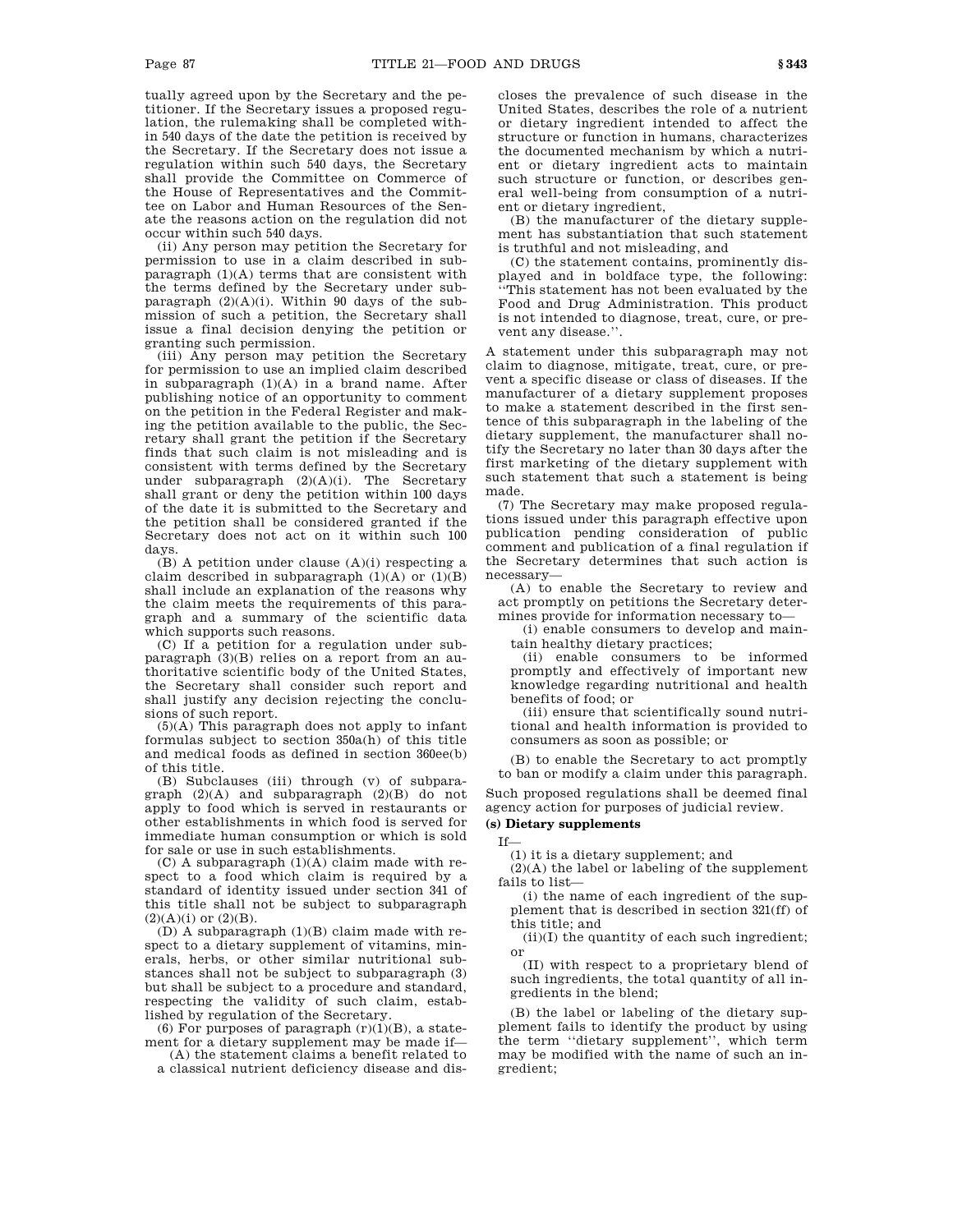(C) the supplement contains an ingredient described in section  $321(ff)(1)(C)$  of this title, and the label or labeling of the supplement fails to identify any part of the plant from which the ingredient is derived;

(D) the supplement—

(i) is covered by the specifications of an official compendium;

(ii) is represented as conforming to the specifications of an official compendium; and

(iii) fails to so conform; or

(E) the supplement—

(i) is not covered by the specifications of an official compendium; and

(ii)(I) fails to have the identity and strength that the supplement is represented to have; or

(II) fails to meet the quality (including tablet or capsule disintegration), purity, or compositional specifications, based on validated assay or other appropriate methods, that the supplement is represented to meet.

A dietary supplement shall not be deemed misbranded solely because its label or labeling contains directions or conditions of use or warnings.

#### **(t) Catfish**

If it purports to be or is represented as catfish, unless it is fish classified within the family Ictaluridae.

### **(u) Ginseng**

If it purports to be or is represented as ginseng, unless it is an herb or herbal ingredient derived from a plant classified within the genus Panax.

### **(v) Failure to label; health threat**

If—

(1) it fails to bear a label required by the Secretary under section  $381(n)(1)$  of this title (relating to food refused admission into the United States);

(2) the Secretary finds that the food presents a threat of serious adverse health consequences or death to humans or animals; and

(3) upon or after notifying the owner or consignee involved that the label is required under section 381 of this title, the Secretary informs the owner or consignee that the food presents such a threat.

### **(w) Major food allergen labeling requirements**

(1) If it is not a raw agricultural commodity and it is, or it contains an ingredient that bears or contains, a major food allergen, unless either—

(A) the word ''Contains'', followed by the name of the food source from which the major food allergen is derived, is printed immediately after or is adjacent to the list of ingredients (in a type size no smaller than the type size used in the list of ingredients) required under subsections (g) and (i); or

(B) the common or usual name of the major food allergen in the list of ingredients required under subsections (g) and (i) is followed in parentheses by the name of the food source from which the major food allergen is derived, except that the name of the food source is not required when—

(i) the common or usual name of the ingredient uses the name of the food source from which the major food allergen is derived; or

(ii) the name of the food source from which the major food allergen is derived appears elsewhere in the ingredient list, unless the name of the food source that appears elsewhere in the ingredient list appears as part of the name of a food ingredient that is not a major food allergen under section  $321(qq)(2)(A)$  or (B) of this title.

(2) As used in this subsection, the term ''name of the food source from which the major food allergen is derived'' means the name described in section 321(qq)(1) of this title; provided that in the case of a tree nut, fish, or Crustacean shellfish, the term ''name of the food source from which the major food allergen is derived'' means the name of the specific type of nut or species of fish or Crustacean shellfish.

(3) The information required under this subsection may appear in labeling in lieu of appearing on the label only if the Secretary finds that such other labeling is sufficient to protect the public health. A finding by the Secretary under this paragraph (including any change in an earlier finding under this paragraph) is effective upon publication in the Federal Register as a notice.

(4) Notwithstanding subsection (g), (i), or (k), or any other law, a flavoring, coloring, or incidental additive that is, or that bears or contains, a major food allergen shall be subject to the labeling requirements of this subsection.

(5) The Secretary may by regulation modify the requirements of subparagraph (A) or (B) of paragraph (1), or eliminate either the requirement of subparagraph (A) or the requirements of subparagraph (B) of paragraph (1), if the Secretary determines that the modification or elimination of the requirement of subparagraph (A) or the requirements of subparagraph (B) is necessary to protect the public health.

(6)(A) Any person may petition the Secretary to exempt a food ingredient described in section  $321(qq)(2)$  of this title from the allergen labeling requirements of this subsection.

(B) The Secretary shall approve or deny such petition within 180 days of receipt of the petition or the petition shall be deemed denied, unless an extension of time is mutually agreed upon by the Secretary and the petitioner.

(C) The burden shall be on the petitioner to provide scientific evidence (including the analytical method used to produce the evidence) that demonstrates that such food ingredient, as derived by the method specified in the petition, does not cause an allergic response that poses a risk to human health.

(D) A determination regarding a petition under this paragraph shall constitute final agency action.

(E) The Secretary shall promptly post to a public site all petitions received under this paragraph within 14 days of receipt and the Secretary shall promptly post the Secretary's response to each.

(7)(A) A person need not file a petition under paragraph (6) to exempt a food ingredient de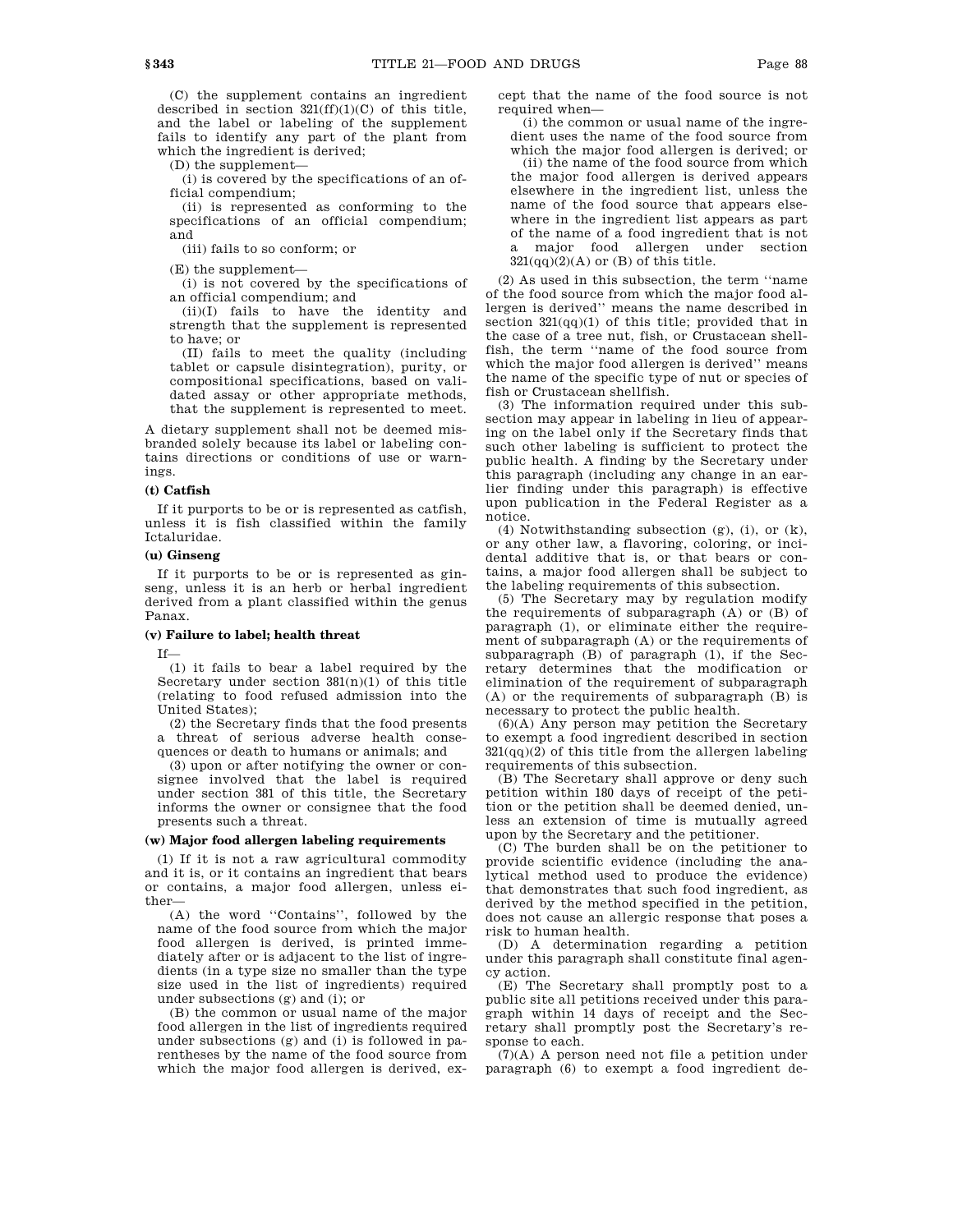scribed in section  $321(qq)(2)$  of this title from the allergen labeling requirements of this subsection, if the person files with the Secretary a notification containing—

(i) scientific evidence (including the analytical method used) that demonstrates that the food ingredient (as derived by the method specified in the notification, where applicable) does not contain allergenic protein; or

(ii) a determination by the Secretary that the ingredient does not cause an allergic response that poses a risk to human health under a premarket approval or notification program under section 348 of this title.

(B) The food ingredient may be introduced or delivered for introduction into interstate commerce as a food ingredient that is not a major food allergen 90 days after the date of receipt of the notification by the Secretary, unless the Secretary determines within the 90-day period that the notification does not meet the requirements of this paragraph, or there is insufficient scientific evidence to determine that the food ingredient does not contain allergenic protein or does not cause an allergenic response that poses a risk to human health.

(C) The Secretary shall promptly post to a public site all notifications received under this subparagraph within 14 days of receipt and promptly post any objections thereto by the Secretary.

### **(x) Nonmajor food allergen labeling requirements**

Notwithstanding subsection (g), (i), or (k), or any other law, a spice, flavoring, coloring, or incidental additive that is, or that bears or contains, a food allergen (other than a major food allergen), as determined by the Secretary by regulation, shall be disclosed in a manner specified by the Secretary by regulation.

## **(y) Dietary supplements**

If it is a dietary supplement that is marketed in the United States, unless the label of such dietary supplement includes a domestic address or domestic phone number through which the responsible person (as described in section 379aa–1 of this title) may receive a report of a serious adverse event with such dietary supplement.

(June 25, 1938, ch. 675, §403, 52 Stat. 1047; Pub. L. 86–537, §1, June 29, 1960, 74 Stat. 251; Pub. L. 86–618, title I, §102(a)(3), July 12, 1960, 74 Stat. 398; Pub. L. 91–601, §6(c), formerly §7(c), Dec. 30, 1970, 84 Stat. 1673, renumbered Pub. L. 97–35, title XII, §1205(c), Aug. 13, 1981, 95 Stat. 716; Pub. L. 94–278, title V, §502(a)(1), Apr. 22, 1976, 90 Stat. 411; Pub. L. 95–203, §4(a)(1), (b)(1), Nov. 23, 1977, 91 Stat. 1452, 1453; Pub. L. 101–535, §§2(a), 3(a), 7, Nov. 8, 1990, 104 Stat. 2353, 2357, 2364; Pub. L. 102–108, §2(a), (c), Aug. 17, 1991, 105 Stat. 549; Pub. L. 102–571, title I, §107(5), (6), Oct. 29, 1992, 106 Stat. 4499; Pub. L. 103–80, §§2(b), 3(j), Aug. 13, 1993, 107 Stat. 773, 776; Pub. L. 103–417, §§6, 7(a)–(c), 10(c), Oct. 25, 1994, 108 Stat. 4329, 4330, 4332; Pub. L. 104–124, §1, Apr. 1, 1996, 110 Stat. 882; Pub. L. 105–115, title III, §§301–305, Nov. 21, 1997, 111 Stat. 2350–2353; Pub. L. 106–554, §1(a)(1) [title V, §517], Dec. 21, 2000, 114 Stat. 2763, 2763A–73; Pub. L. 107–171, title X, §§10806(a)(2), (b)(2), 10808(b), May 13, 2002, 116 Stat. 526, 527, 530; Pub. L. 107–188, title III, §308(b), June 12, 2002, 116 Stat. 672; Pub. L. 108–282, title II, §203(a), Aug. 2, 2004, 118 Stat. 906; Pub. L. 109–462, §3(c), Dec. 22, 2006, 120 Stat. 3475; Pub. L. 111–148, title IV, §4205(a), (b), Mar. 23, 2010, 124 Stat. 573.)

### **AMENDMENTS**

2010—Par. (q)(5)(A)(i). Pub. L. 111–148, §4205(a)(1), inserted "except as provided in clause (H)(ii)(III)," before 'which is served''

Par. (q)(5)(A)(ii). Pub. L. 111–148, §4205(a)(2), inserted "except as provided in clause  $(H)(ii)(III)$ ," before ''which is processed''.

Par. (q)(5)(H). Pub. L. 111–148, §4205(b), added cl. (H). 2006—Par. (y). Pub. L. 109–462 added par. (y).

2004—Pars. (w), (x). Pub. L. 108–282 added pars. (w) and  $(X)$ 

2002—Par. (h). Pub. L. 107–171, §10808(b), added subpar. (3) and concluding provisions.

Par. (t). Pub. L.  $107-171$ , §10806(a)(2), added par. (t).

Par. (u). Pub. L. 107–171, §10806(b)(2), added par. (u).

Par. (v). Pub. L. 107–188 added par. (v).

2000—Par. (*o*). Pub. L. 106–554, which directed repeal of section 403(*o*) of the Food, Drug, and Cosmetic Act, was executed by repealing par. (*o*) of this section, which is section 403 of the Federal Food, Drug, and Cosmetic Act, to reflect the probable intent of Congress. Prior to repeal, par. (*o*) provided that a food containing saccharin was to be deemed misbranded unless a specified warning statement was placed in a conspicuous place on its label.

1997—Par. (r)(2)(B). Pub. L. 105–115, §305, amended cl. (B) generally. Prior to amendment, cl. (B) read as follows: "If a claim described in subparagraph (1)(A) is made with respect to a nutrient in a food, the label or labeling of such food shall contain, prominently and in immediate proximity to such claim, the following statement: 'See \_\_\_\_\_\_\_\_\_ for nutrition information.'. In the statement—

''(i) the blank shall identify the panel on which the information described in the statement may be found, and

''(ii) if the Secretary determines that the food contains a nutrient at a level which increases to persons in the general population the risk of a disease or health-related condition which is diet related, taking into account the significance of the food in the total daily diet, the statement shall also identify such nutrient.''

Par. (r)(2)(G), (H). Pub. L. 105–115, §304, added cls. (G) and (H).

Par. (r)(3)(C), (D). Pub. L. 105–115, §303, added cls. (C) and (D).

Par.  $(r)(4)(A)(i)$ . Pub. L. 105–115, §302, inserted after second sentence "If the Secretary does not act within such 100 days, the petition shall be deemed to be denied unless an extension is mutually agreed upon by the Secretary and the petitioner.'', inserted ''or the petition is deemed to be denied'' after ''If the Secretary denies the petition'', and inserted at end ''If the Secretary does not act within such 90 days, the petition shall be deemed to be denied unless an extension is mutually agreed upon by the Secretary and the petitioner. If the Secretary issues a proposed regulation, the rulemaking shall be completed within 540 days of the date the petition is received by the Secretary. If the Secretary does not issue a regulation within such 540 days, the Secretary shall provide the Committee on Commerce of the House of Representatives and the Committee on Labor and Human Resources of the Senate the reasons action on the regulation did not occur within such 540 days.

Par. (r)(7). Pub. L. 105–115, §301, added subpar. (7).

1996—Par. (p). Pub. L. 104–124 struck out par. (p), which deemed products containing saccharin and offered for sale, but not for immediate consumption, by retail establishment, to be misbranded, unless notice of information required by subsec. (*o*) was provided by manufacturer and prominently displayed near product.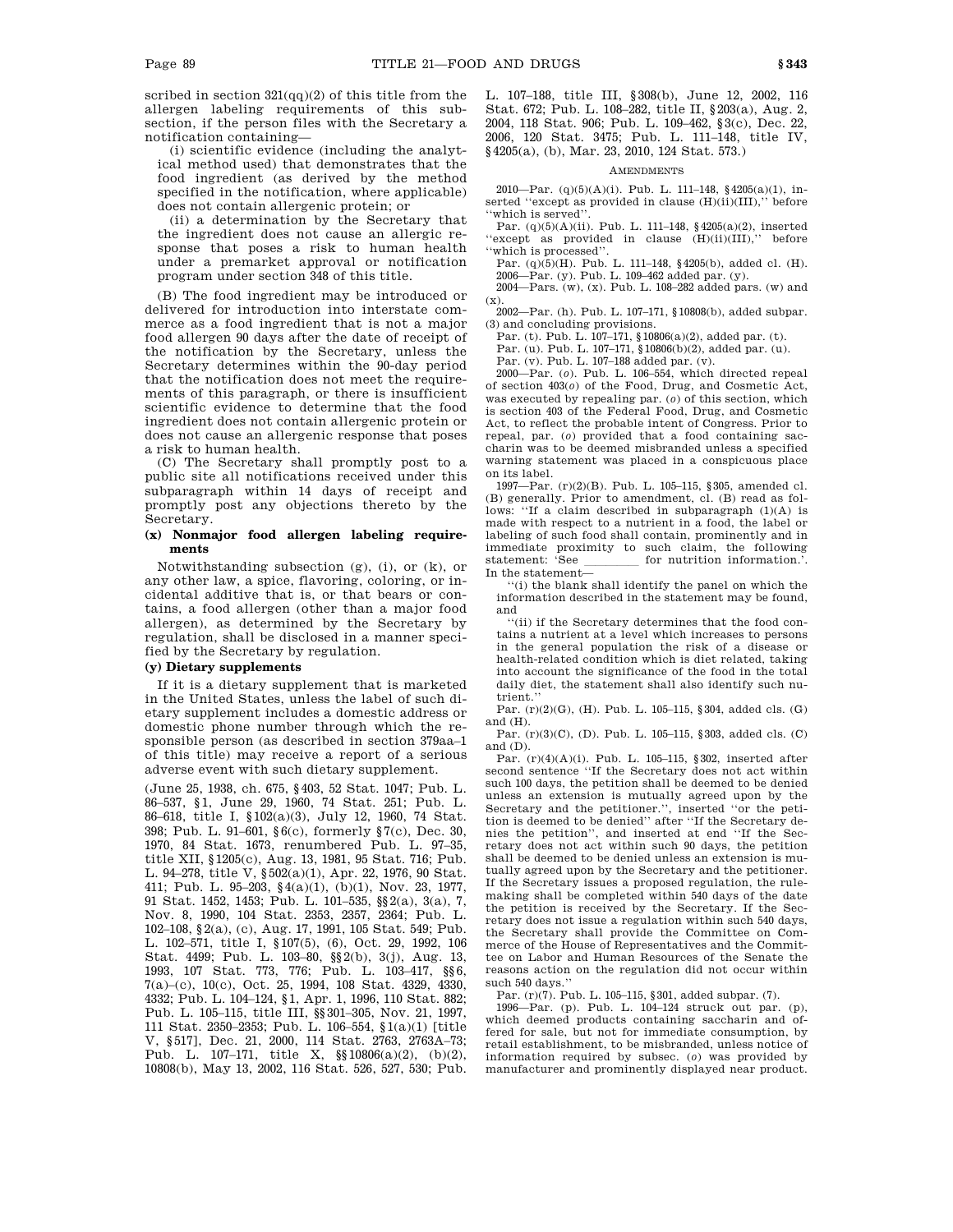1994—Par. (q)(5)(F). Pub. L. 103–417, §7(b), amended cl. (F) generally. Prior to amendment, cl. (F) read as follows: ''If a food to which section 350 of this title applies (as defined in section 350(c) of this title) contains one or more of the nutrients required by subparagraph (1) or (2) to be in the label or labeling of the food, the label or labeling of such food shall comply with the requirements of subparagraphs (1) and (2) in a manner which is appropriate for such food and which is specified in regulations of the Secretary.

Par. (r)(2)(F). Pub. L. 103–417, §7(c), added cl. (F).

Par. (r)(6). Pub. L. 103–417, §6, added subpar. (6).

Par. (s). Pub. L. 103–417, §10(c), inserted at end: ''A dietary supplement shall not be deemed misbranded solely because its label or labeling contains directions or conditions of use or warnings.''

Pub. L. 103–417, §7(a), added par. (s). 1993—Par. (e). Pub. L. 103–80, §3(j)(1), substituted ''count, except that'' for ''count: *Provided*, That''.

Par. (i). Pub. L. 103–80, §3(j)(2), substituted ''unless sold as spices, flavorings, or such colors'' for '', other than those sold as such'' and ''naming each. To the extent'' for ''naming each: *Provided*, That, to the extent''.

Par. (k). Pub. L. 103–80, §3(j)(3), substituted '', except that'' for '': *Provided*, That''.

Par. (*l*). Pub. L. 103–80, §3(j)(4), substituted ''chemical, except that'' for ''chemical: *Provided, however*, That''.

Par.  $(q)(5)(E)$  to  $(G)$ . Pub. L. 103-80, §2(b), added cl. (E) and redesignated former cls.  $(E)$  and  $(F)$  as  $(F)$  and  $(G)$ , respectively.

Par. (r)(1)(B). Pub. L. 103-80, §3(j)(5), substituted  $``(5)(D)"$  for  $``5(D)"$ 

Par.  $(r)(4)(B)$ . Pub. L. 103-80, §3(j)(6), substituted ''paragraph'' for ''subsection''.

1992—Par. (i). Pub. L. 102–571, §107(5), substituted ''379e(c)'' for ''376(c)''.

Par. (m). Pub. L. 102–571, §107(6), substituted ''379e'' for "376"

1991—Par. (i). Pub. L. 102–108, §2(c), amended directory language of Pub. L. 101–535, §7(1), (3). See 1990 Amendment note below.

Par. (q)(4)(A). Pub. L. 102–108, §2(a), substituted ''(D)'' for  $``(C)$ <sup>"</sup>.

1990—Par. (i). Pub. L. 101–535, §7, as amended by Pub. L. 102–108, §2(c), substituted ''Unless'' for ''If it is not subject to the provisions of paragraph (g) unless'', inserted ''and if the food purports to be a beverage containing vegetable or fruit juice, a statement with appropriate prominence on the information panel of the total percentage of such fruit or vegetable juice contained in the food'', and substituted ''colors not required to be certified under section 376(c) of this title'' for ''colorings'' the first time appearing.

Par. (q). Pub. L. 101–535, §2(a), added par. (q). Par. (r). Pub. L. 101–535, §3(a), added par. (r).

1977—Par. (*o*). Pub. L. 95–203, §4(a)(1), added par. (*o*). Par. (p). Pub. L. 95–203, §4(b)(1), added par. (p). 1976—Par. (a). Pub. L. 94–278 inserted ''(1)'' after ''If''

and inserted '', or (2) in the case of a food to which section 350 of this title applies, its advertising is false or misleading in a material respect or its labeling is in violation of section  $350(b)(2)$  of this title" after "any particular''.

1970—Par. (n). Pub. L. 91–601 added par. (n).

1960—Par. (k). Pub. L. 86–537, §1(1), exempted pesticide chemicals when used in or on a raw agricultural

commodity which is the produce of the soil. Par. (*l*). Pub. L. 86–537, §1(2), added par. (*l*).

Par. (m). Pub. L. 86–618 added par. (m).

### CHANGE OF NAME

Committee on Commerce of House of Representatives changed to Committee on Energy and Commerce of House of Representatives, and jurisdiction over matters relating to securities and exchanges and insurance generally transferred to Committee on Financial Services of House of Representatives by House Resolution No. 5, One Hundred Seventh Congress, Jan. 3, 2001.

Committee on Labor and Human Resources of Senate changed to Committee on Health, Education, Labor, and Pensions of Senate by Senate Resolution No. 20, One Hundred Sixth Congress, Jan. 19, 1999.

# EFFECTIVE DATE OF 2006 AMENDMENT

Pub. L. 109–462, §3(d)(1), (2), Dec. 22, 2006, 120 Stat. 3475, provided that:

''(1) IN GENERAL.—Except as provided in paragraph (2), the amendments made by this section [enacting section 379aa–1 of this title and amending this section and section 331 of this title] shall take effect 1 year after the date of enactment of this Act [Dec. 22, 2006].

''(2) MISBRANDING.—Section 403(y) of the Federal Food, Drug, and Cosmetic Act  $[21 \text{ U.S.C. } 343(y)]$  (as added by this section) shall apply to any dietary supplement labeled on or after the date that is 1 year after the date of enactment of this Act [Dec. 22, 2006].''

### EFFECTIVE DATE OF 2004 AMENDMENT

Amendment by Pub. L. 108–282 applicable to any food that is labeled on or after Jan. 1, 2006, see section 203(d) of Pub. L. 108–282, set out as a note under section 321 of this title.

#### EFFECTIVE DATE OF 1997 AMENDMENT

Amendment by Pub. L. 105–115 effective 90 days after Nov. 21, 1997, except as otherwise provided, see section 501 of Pub. L. 105–115, set out as a note under section 321 of this title.

#### EFFECTIVE DATE OF 1994 AMENDMENT

Pub. L. 103–417, §7(e), Oct. 25, 1994, 108 Stat. 4331, provided that: ''Dietary supplements—

''(1) may be labeled after the date of the enactment of this Act [Oct. 25, 1994] in accordance with the amendments made by this section [amending this section and section 350 of this title], and

''(2) shall be labeled after December 31, 1996, in accordance with such amendments.''

### EFFECTIVE DATE OF 1990 AMENDMENT

Pub. L. 101–535, §10(a), Nov. 8, 1990, 104 Stat. 2365, as amended by Pub. L. 102–571, title II, §202(a)(3), Oct. 29, 1992, 106 Stat. 4501, provided that:

''(1) Except as provided in paragraph (2)—

''(A) the amendments made by section 2 [amending this section] shall take effect 6 months after—

''(i) the date of the promulgation of all final regulations required to implement section 403(q) of the Federal Food, Drug, and Cosmetic Act [21 U.S.C.  $343(n)$ ], or

''(ii) if such regulations are not promulgated, the date proposed regulations are to be considered as such final regulations [Nov. 8, 1992, see 57 F.R. 56347],

except that section  $403(q)(4)$  of such Act shall take effect as prescribed by such section,

''(B) the amendments made by section 3 [amending this section] shall take effect 6 months after—

''(i) the date of the promulgation of final regulations to implement section 403(r) of the Federal Food, Drug, and Cosmetic Act, or

'(ii) if such regulations are not promulgated, the date proposed regulations are to be considered as such final regulations [Nov. 8, 1992, see 57 F.R. 56347], except that any person marketing a food the brand name of which contains a term defined by the Secretary under section  $403(r)(2)(A)(i)$  of the Federal Food, Drug, and Cosmetic Act shall be given an additional 6 months to comply with section 3,

''(C) the amendments made by section 4 [amending section 337 of this title] shall take effect 24 months after the date of the enactment of this Act [Nov. 8, 1990], except that such amendments shall take effect with respect to such dietary supplements [probably means dietary supplements of vitamins, minerals, herbs, or other similar nutritional substances, see section  $202(a)(1)$  of Pub. L. 102-571, set out below] on December 31, 1993, and

''(D) the amendments made by section 5 [amending sections 321 and 345 of this title] shall take effect on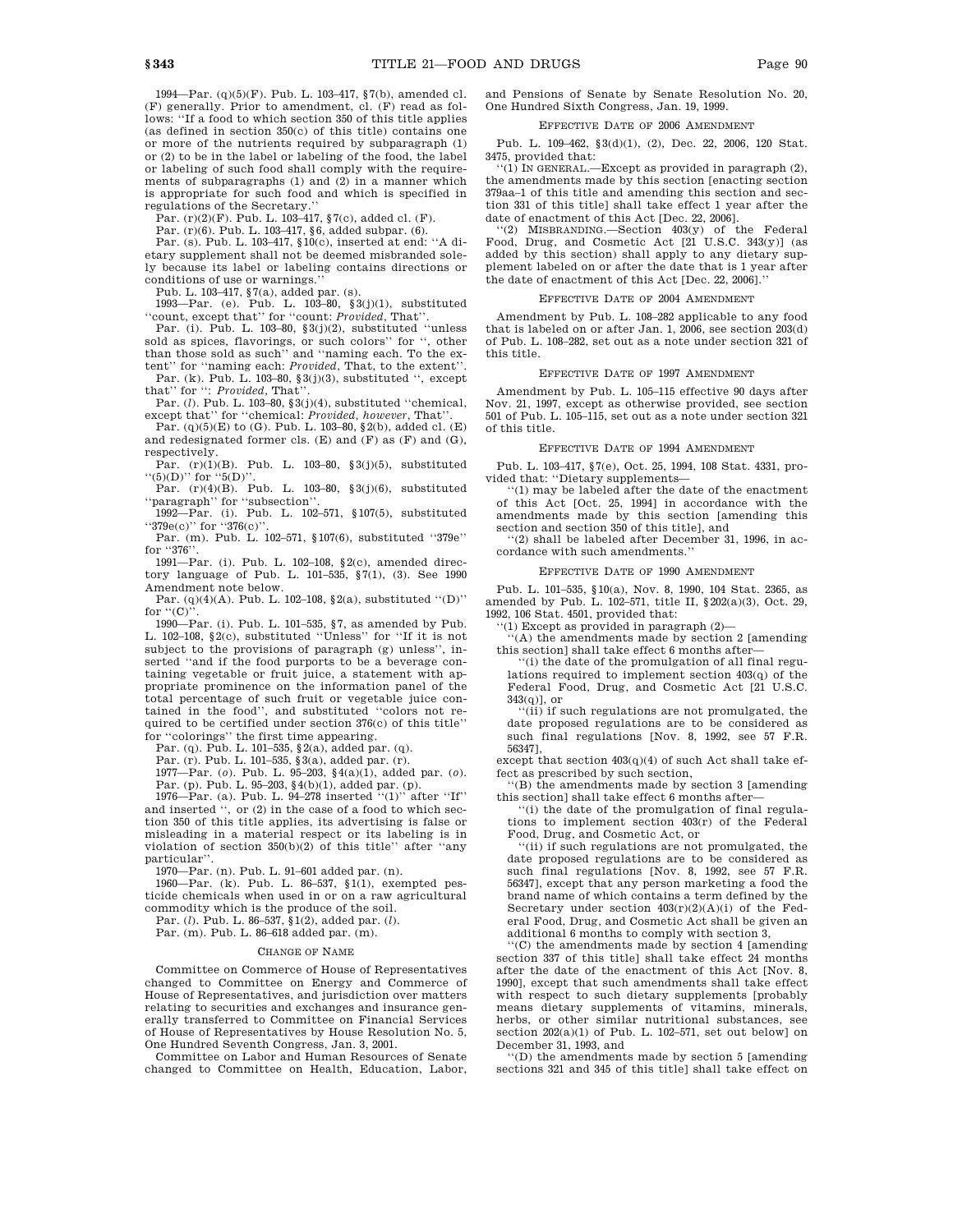the date the amendments made by section 3 take effect.

''(2) Section 403(q) of the Federal Food, Drug, and Cosmetic Act (as added by section 2) shall not apply with respect to food which was labeled before the effective date of the amendments made by section 2 and section 403(r) of the Federal Food, Drug, and Cosmetic Act (as added by section 3) shall not apply with respect to food which was labeled before the effective date of the amendments made by section 3.

 $(3)(A)$  If the Secretary finds that a person who is subject to section 403(q)(4) of such Act is unable to comply with the requirements of such section upon the effective date of final regulations to implement section 403(q) of such Act or of proposed regulations to be considered as such final regulations because the Secretary has not made available to such person the information required by such section, the Secretary shall delay the application of such section to such person for such time as the Secretary may require to provide such information.

''(B) If the Secretary finds that compliance with section 403(q) or 403(r)(2) of such Act would cause an undue economic hardship, the Secretary may delay the application of such sections for no more than one year.

Pub. L. 101–535, §10(c), Nov. 8, 1990, 104 Stat. 2367, as amended by Pub. L. 102–108, §1, Aug. 17, 1991, 105 Stat. 549; Pub. L. 102–571, title I, §107(17), Oct. 29, 1992, 106 Stat. 4500, provided that:

''(1) Except as provided in paragraphs (2) and (3), the amendments made by section 7 [amending this section] shall take effect one year after the date of the enactment of this Act [Nov. 8, 1990].

 $``(2)(A)$  If a food subject to section  $403(g)$  of the Federal Food, Drug, and Cosmetic Act [21 U.S.C. 343(g)] or a food with one or more colors required to be certified under section 721(c) [of the Federal Food, Drug, and Cosmetic Act, 21 U.S.C. 379e(c)] bears a label which was printed before July 1, 1991, and which is attached to the food before May 8, 1993, such food shall not be subject to the amendments made by section 7(1) and section 7(3) [amending this section].

''(B) If a food described in subparagraph (A)—

''(i) bears a label which was printed after July 1, 1991, but before the date the proposed regulation described in clause (ii) takes effect as a final regulation and which was attached to the food before May 8, 1993, and

''(ii) meets the requirements of the proposed regulation of the Secretary of Health and Human Services published in 56 Fed. Reg. 28592–28636 (June 21, 1991) as it pertains to the amendments made by this Act [see Short Title of 1990 Amendment note set out under section 301 of this title],

such food shall not be subject to the amendments made by section 7(1) and section 7(3) [amending this section].

''(3) A food purported to be a beverage containing a vegetable or fruit juice which bears a label attached to the food before May 8, 1993, shall not be subject to the amendments made by section 7(2) [amending this section].''

#### EFFECTIVE DATE OF 1977 AMENDMENT

Pub. L. 95–203, §4(a)(2), Nov. 23, 1977, 91 Stat. 1453, provided that: ''The amendment made by paragraph (1) [amending this section] shall apply only with respect to food introduced or delivered for introduction in interstate commerce on and after the 90th day after the date of the enactment of this Act [Nov. 23, 1977].''

Pub. L. 95–203, §4(b)(2), Nov. 23, 1977, 91 Stat. 1453, provided that: ''The amendment made by paragraph (1) [amending this section] shall apply with respect to food which is sold in retail establishments on or after the 90th day after the effective date of the regulations of the Secretary of Health, Education, and Welfare [now Secretary of Health and Human Services] under paragraph (p)(4) of the Federal Food, Drug, and Cosmetic Act [21 U.S.C. 343(p)(4)].''

### EFFECTIVE DATE OF 1976 AMENDMENT

Amendment by Pub. L. 94–278 effective 180 days after Apr. 22, 1976, see section 502(c) of Pub. L. 94–278, set out as a note under section 334 of this title.

#### EFFECTIVE DATE OF 1970 AMENDMENT

Amendment by Pub. L. 91–601 effective Dec. 30, 1970, and regulations establishing special packaging standards effective no sooner than 180 days or later than one year from date regulations are final, or an earlier date published in Federal Register, see section 8 of Pub. L. 91–601, set out as an Effective Date note under section 1471 of Title 15, Commerce and Trade.

### EFFECTIVE DATE OF 1960 AMENDMENT

Amendment by Pub. L. 86–618 effective July 12, 1960, subject to the provisions of section 203 of Pub. L. 86–618, see section 202 of Pub. L. 86–618, set out as a note under section 379e of this title.

#### EFFECTIVE DATE; POSTPONEMENT

Subsecs. (e)(1) and (g) to (k) effective Jan. 1, 1940, and such subsections effective July 1, 1940, as provided by regulations for certain lithographed labeling and containers bearing certain labeling, see act June 23, 1939, ch. 242, 53 Stat. 853, set out as an Effective Date; Postponement in Certain Cases note under section 301 of this title.

#### CONSTRUCTION OF AMENDMENT BY PUB. L. 111–148

Pub. L. 111–148, title IV, §4205(d), Mar. 23, 2010, 124 Stat. 576, provided that: ''Nothing in the amendments made by this section [amending this section and section 343–1 of this title] shall be construed—

''(1) to preempt any provision of State or local law, unless such provision establishes or continues into effect nutrient content disclosures of the type required under section  $403(q)(5)(H)$  of the Federal Food, Drug, and Cosmetic Act  $[21 \text{ U.S.C. } 343(q)(5)(H)]$  (as added by subsection (b)) and is expressly preempted under subsection (a)(4) of such section;

''(2) to apply to any State or local requirement respecting a statement in the labeling of food that provides for a warning concerning the safety of the food or component of the food; or

 $''(3)$  except as provided in section  $403(q)(5)(H)(ix)$  of the Federal Food, Drug, and Cosmetic Act [21 U.S.C.  $343(q)(5)(H)(ix)$  (as added by subsection (b)), to apply to any restaurant or similar retail food establishment other than a restaurant or similar retail food establishment described in section  $403(q)(5)(H)(i)$  of such Act [21 U.S.C. 343(q)(5)(H)(i)].''

#### CONSTRUCTION OF AMENDMENT BY PUB. L. 108–282

Pub. L. 108–282, title II, §203(b), Aug. 2, 2004, 118 Stat. 908, provided that: ''The amendments made by this section [amending this section and sections 321 and 343–1 of this title] that require a label or labeling for major food allergens do not alter the authority of the Secretary of Health and Human Services under the Federal Food, Drug, and Cosmetic Act (21 U.S.C. 301 et seq.) to require a label or labeling for other food allergens.

### CONSTRUCTION OF AMENDMENT BY PUB. L. 107–188

Nothing in amendment by Pub. L. 107–188 to be construed to limit authority of Secretary of Health and Human Services or Secretary of the Treasury to require marking of articles of food imported or offered for import into the United States which are refused admission, see section 308(c) of Pub. L. 107–188, set out as a note under section 381 of this title.

### CONSTRUCTION OF AMENDMENTS BY PUB. L. 101–535

Pub. L. 101–535, §9, Nov. 8, 1990, 104 Stat. 2365, provided that: ''The amendments made by this Act [enacting section 343–1 of this title and amending this section and sections 321, 337, 345, and 371 of this title] shall not be construed to alter the authority of the Secretary of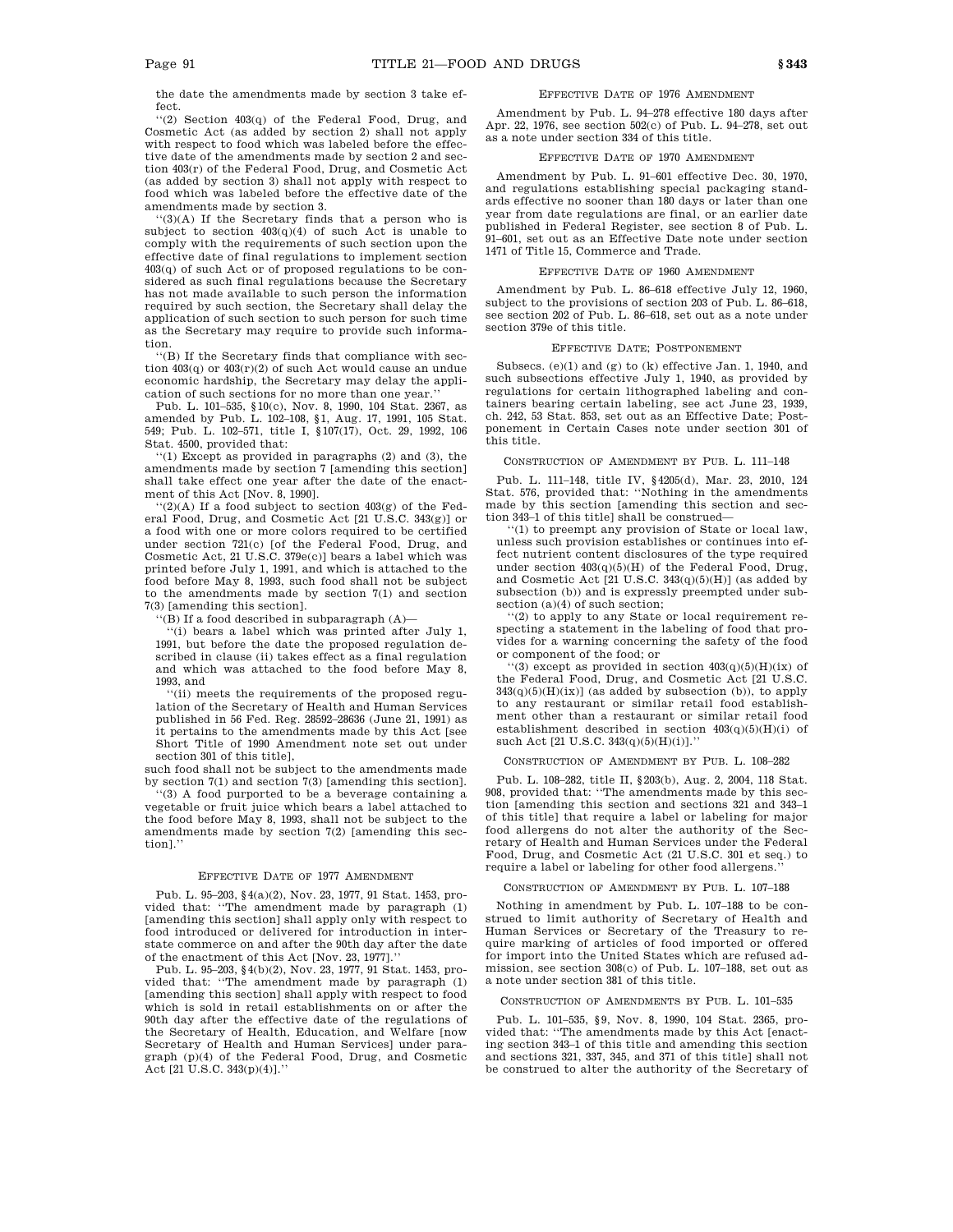Health and Human Services and the Secretary of Agriculture under the Federal Food, Drug, and Cosmetic Act [21 U.S.C. 301 et seq.], the Federal Meat Inspection Act [21 U.S.C. 601 et seq.], the Poultry Products Inspection Act [21 U.S.C. 451 et seq.], and the Egg Products Inspection Act [21 U.S.C. 1031 et seq.].''

#### FINDINGS

Pub. L. 108–282, title II, §202, Aug. 2, 2004, 118 Stat. 905, provided that: ''Congress finds that—

 $(1)$  it is estimated that-

''(A) approximately 2 percent of adults and about 5 percent of infants and young children in the United States suffer from food allergies; and

'(B) each year, roughly 30,000 individuals require emergency room treatment and 150 individuals die because of allergic reactions to food;

''(2)(A) eight major foods or food groups—milk, eggs, fish, Crustacean shellfish, tree nuts, peanuts, wheat, and soybeans—account for 90 percent of food allergies;

''(B) at present, there is no cure for food allergies; and

''(C) a food allergic consumer must avoid the food to which the consumer is allergic;

 $'(3)(A)$  in a review of the foods of randomly selected manufacturers of baked goods, ice cream, and candy in Minnesota and Wisconsin in 1999, the Food and Drug Administration found that 25 percent of sampled foods failed to list peanuts or eggs as ingredients on the food labels; and

''(B) nationally, the number of recalls because of unlabeled allergens rose to 121 in 2000 from about 35 a decade earlier;

''(4) a recent study shows that many parents of children with a food allergy were unable to correctly identify in each of several food labels the ingredients derived from major food allergens;

''(5)(A) ingredients in foods must be listed by their 'common or usual name';

''(B) in some cases, the common or usual name of an ingredient may be unfamiliar to consumers, and many consumers may not realize the ingredient is derived from, or contains, a major food allergen; and

''(C) in other cases, the ingredients may be declared as a class, including spices, flavorings, and certain colorings, or are exempt from the ingredient labeling requirements, such as incidental additives; and

 $f(6)(A)$  celiac disease is an immune-mediated disease that causes damage to the gastrointestinal tract, central nervous system, and other organs;

''(B) the current recommended treatment is avoidance of glutens in foods that are associated with celiac disease; and

''(C) a multicenter, multiyear study estimated that the prevalence of celiac disease in the United States is 0.5 to 1 percent of the general population.''

# REGULATIONS

Pub. L. 101–535, §2(b), Nov. 8, 1990, 104 Stat. 2356, as amended by Pub. L. 102–571, title II, §202(a)(2)(A), (B), Oct. 29, 1992, 106 Stat. 4500, 4501, provided that:

''(1) The Secretary of Health and Human Services shall issue proposed regulations to implement section 403(q) of the Federal Food, Drug, and Cosmetic Act [21 U.S.C. 343(q)] within 12 months after the date of the enactment of this Act [Nov. 8, 1990], except that the Secretary shall issue, not later than June 15, 1993, proposed regulations that are applicable to dietary supplements of vitamins, minerals, herbs, or other similar nutritional substances to implement such section. Not later than 24 months after the date of the enactment of this Act, the Secretary shall issue final regulations to implement the requirements of such section, except that the Secretary shall issue, not later than December 31, 1993, such a final regulation applicable to dietary supplements of vitamins, minerals, herbs, or other similar nutritional substances..[sic] Such regulations shall—

''(A) require the required information to be conveyed to the public in a manner which enables the public to readily observe and comprehend such information and to understand its relative significance in the context of a total daily diet,

''(B) include regulations which establish standards, in accordance with paragraph  $(1)(A)$ , to define serving size or other unit of measure for food,

''(C) permit the label or labeling of food to include nutrition information which is in addition to the information required by such section 403(q) and which is of the type described in subparagraph (1) or (2) of such section, and

''(D) permit the nutrition information on the label or labeling of a food to remain the same or permit the information to be stated as a range even though (i) there are minor variations in the nutritional value of the food which occur in the normal course of the production or processing of the food, or (ii) the food is comprised of an assortment of similar foods which have variations in nutritional value.

'(2) If the Secretary of Health and Human Services does not promulgate final regulations under paragraph (1) upon the expiration of 24 months after the date of the enactment of this Act, the proposed regulations issued in accordance with paragraph (1) shall be considered as the final regulations upon the expiration of such 24 months, except that the proposed regulations applicable to dietary supplements of vitamins, minerals, herbs, or other similar nutritional substances shall not be considered to be final regulations until December 31, 1993. There shall be promptly published in the Federal Register notice of new status of the proposed regulations [see 57 F.R. 56347].

''(3) If the Secretary of Health and Human Services does not promulgate final regulations under section 403(q)(4) of the Federal Food, Drug, and Cosmetic Act upon the expiration of 6 months after the date on which the Secretary makes a finding that there has been no substantial compliance with section  $403(q)(4)(C)$  of such Act, the proposed regulations issued in accordance with such section shall be considered as the final regulations upon the expiration of such 6 months. There shall be promptly published in the Federal Register notice of new status of the proposed regulations.''

[Pub. L. 102–571, title II,  $\S 202(a)(2)(C)$ , Oct. 29, 1992, 106<br>Stat. 4501, provided that: "The amendments made by subparagraph (B) [amending sections 2(b) and 3(b) of Pub. L. 101–535, set out above and below] shall not be construed to modify the effective date of final regulations under sections 2(b) and 3(b) of the Nutrition Labeling and Education Act of 1990 [Pub. L. 101–535] (21 U.S.C. 343 note) with respect to foods that are not such dietary supplements.'']

Pub. L. 101–535, §3(b), Nov. 8, 1990, 104 Stat. 2360, as amended by Pub. L. 102–571, title II, §202(a)(2)(A), (B), Oct. 29, 1992, 106 Stat. 4500, 4501, provided that:

''(1)(A) Within 12 months of the date of the enactment of this Act [Nov. 8, 1990], the Secretary of Health and Human Services shall issue proposed regulations to implement section 403(r) of the Federal Food, Drug, and Cosmetic Act [21 U.S.C. 343(r)], except that the Secretary shall issue, not later than June 15, 1993, proposed regulations that are applicable to dietary supplements of vitamins, minerals, herbs, or other similar nutritional substances to implement such section. Such regulations—

''(i) shall identify claims described in section  $403(r)(1)(A)$  of such Act which comply with section  $403(r)(2)$  of such Act,

''(ii) shall identify claims described in section  $403(r)(1)(B)$  of such Act which comply with section  $403(r)(3)$  of such Act,

''(iii) shall, in defining terms used to characterize the level of any nutrient in food under section  $403(r)(2)(A)(i)$  of such Act, define-

''(I) free,

''(II) low,

''(III) light or lite,

''(IV) reduced,

''(V) less, and

''(VI) high,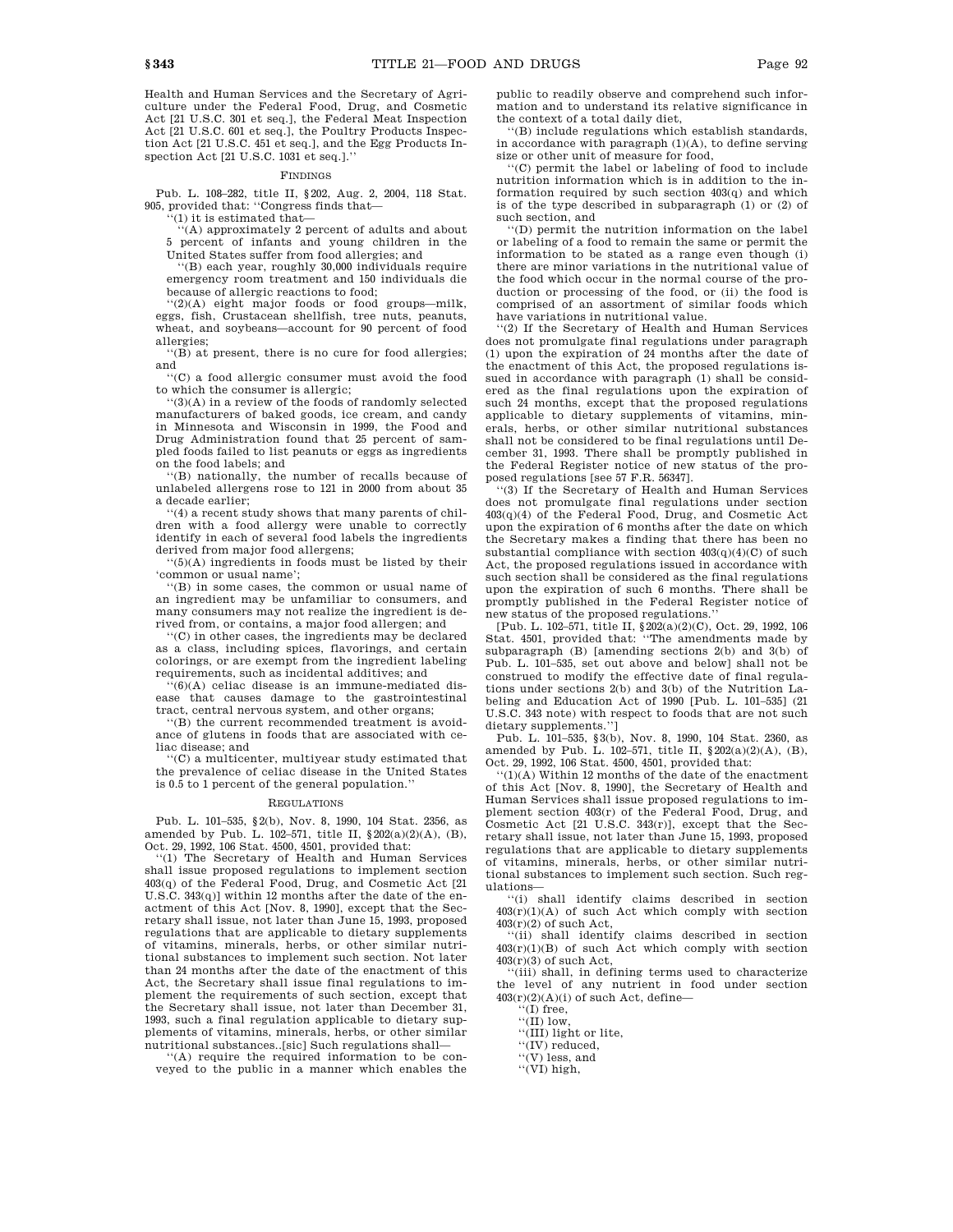unless the Secretary finds that the use of any such term would be misleading,

''(iv) shall permit statements describing the amount and percentage of nutrients in food which are not misleading and are consistent with the terms defined in section  $403(r)(2)(A)(i)$  of such Act,

''(v) shall provide that if multiple claims subject to section  $403(r)(1)(A)$  of such Act are made on a single panel of the food label or page of a labeling brochure, a single statement may be made to satisfy section  $403(r)(2)(B)$  of such Act.

'(vi) shall determine whether claims respecting the following nutrients and diseases meet the requirements of section 403(r)(3) of such Act: Calcium and osteoporosis, dietary fiber and cancer, lipids and cardiovascular disease, lipids and cancer, sodium and hypertension, and dietary fiber and cardiovascular disease,

''(vii) shall not require a person who proposes to make a claim described in section  $403(r)(1)(B)$  of such Act which is in compliance with such regulations to secure the approval of the Secretary before making such claim,

''(viii) may permit a claim described in section  $403(r)(1)(A)$  of such Act to be made for butter,

''(ix) may, in defining terms under section  $403(r)(2)(A)(i)$ , include similar terms which are commonly understood to have the same meaning, and

''(x) shall establish, as required by section 403(r)(5)(D), the procedure and standard respecting the validity of claims made with respect to a dietary supplement of vitamins, minerals, herbs, or other similar nutritional substances and shall determine whether claims respecting the following nutrients and diseases meet the requirements of section  $403(r)(5)(D)$  of such Act: folic acid and neural tube defects, antioxident [sic] vitamins and cancer, zinc and immune function in the elderly, and omega-3 fatty acids and heart disease.

''(B) Not later than 24 months after the date of the enactment of this Act, the Secretary shall issue final regulations to implement section 403(r) of the Federal Food, Drug, and Cosmetic Act, except that the Secretary shall issue, not later than December 31, 1993, such a final regulation applicable to dietary supplements of vitamins, minerals, herbs, or other similar nutritional substances..[sic]

 $(2)$  If the Secretary does not promulgate final regulations under paragraph (1)(B) upon the expiration of 24 months after the date of the enactment of this Act, the proposed regulations issued in accordance with paragraph (1)(A) shall be considered as the final regulations upon the expiration of such 24 months, except that the proposed regulations applicable to dietary supplements of vitamins, minerals, herbs, or other similar nutritional substances shall not be considered to be final regulations until December 31, 1993. There shall be promptly published in the Federal Register notice of the new status of the proposed regulations [see 57 F.R. 56347].''

[For construction of amendment made by section 202(a)(2)(B) of Pub. L. 102–571 to section 3(b) of Pub. L. 101–535 set out above, see section  $202(a)(2)(C)$  of Pub. L. 102–571 set out above following section 2(b) of Pub. L. 101–535.]

#### TRANSFER OF FUNCTIONS

For transfer of functions of Federal Security Administrator to Secretary of Health, Education, and Welfare [now Health and Human Services], and of Food and Drug Administration in the Department of Agriculture to Federal Security Agency, see notes set out under section 321 of this title.

#### RULEMAKING ON LABELING

Pub. L. 108–282, title II, §206, Aug. 2, 2004, 118 Stat. 910, provided that: ''Not later than 2 years after the date of enactment of this Act [Aug. 2, 2004], the Secretary of Health and Human Services, in consultation with appropriate experts and stakeholders, shall issue a proposed rule to define, and permit use of, the term 'gluten-free' on the labeling of foods. Not later than 4 years after the date of enactment of this Act, the Secretary shall issue a final rule to define, and permit use of, the term 'gluten-free' on the labeling of foods.

Pub. L. 107–171, title X, §10809, May 13, 2002, 116 Stat. 531, provided that: ''The Secretary of Health and Human Services (referred to in this section as the 'Secretary') shall publish a proposed rule and, with due consideration to public comment, a final rule to revise, as appropriate, the current regulation governing the labeling of foods that have been treated to reduce pest infestation or pathogens by treatment by irradiation using radioactive isotope, electronic beam, or x-ray. Pending promulgation of the final rule required by this subsection [probably should be ''this section''], any person may petition the Secretary for approval of labeling, which is not false or misleading in any material respect, of a food which has been treated by irradiation using radioactive isotope, electronic beam, or x-ray. The Secretary shall approve or deny such a petition within 180 days of receipt of the petition, or the petition shall be deemed denied, except to the extent additional agency review is mutually agreed upon by the Secretary and the petitioner. Any denial of a petition under this subsection shall constitute final agency action subject to judicial review by the United States Court of Appeals for the District of Columbia Circuit. Any labeling approved through the foregoing petition process shall be subject to the provisions of the final rule referred to in the first sentence of the subparagraph on the effective date of such final rule.''

# COMMISSION ON DIETARY SUPPLEMENT LABELS

Pub. L. 103–417, §12, Oct. 25, 1994, 108 Stat. 4332, provided that:

''(a) ESTABLISHMENT.—There shall be established as an independent agency within the executive branch a commission to be known as the Commission on Dietary Supplement Labels (hereafter in this section referred to as the 'Commission').

''(b) MEMBERSHIP.—

''(1) COMPOSITION.—The Commission shall be composed of 7 members who shall be appointed by the President.

''(2) EXPERTISE REQUIREMENT.—The members of the Commission shall consist of individuals with expertise and experience in dietary supplements and in the manufacture, regulation, distribution, and use of such supplements. At least three of the members of the Commission shall be qualified by scientific training and experience to evaluate the benefits to health of the use of dietary supplements and one of such three members shall have experience in pharmacognosy, medical botany, traditional herbal medicine, or other related sciences. Members and staff of the Commission shall be without bias on the issue of dietary supplements.

'(c) FUNCTIONS OF THE COMMISSION.—The Commission shall conduct a study on, and provide recommendations for, the regulation of label claims and statements for dietary supplements, including the use of literature in connection with the sale of dietary supplements and procedures for the evaluation of such claims. In making such recommendations, the Commission shall evaluate how best to provide truthful, scientifically valid, and not misleading information to consumers so that such consumers may make informed and appropriate health care choices for themselves and their families.

''(d) ADMINISTRATIVE POWERS OF THE COMMISSION.—

''(1) HEARINGS.—The Commission may hold hearings, sit and act at such times and places, take such testimony, and receive such evidence as the Commission considers advisable to carry out the purposes of this section.

''(2) INFORMATION FROM FEDERAL AGENCIES.—The Commission may secure directly from any Federal department or agency such information as the Com